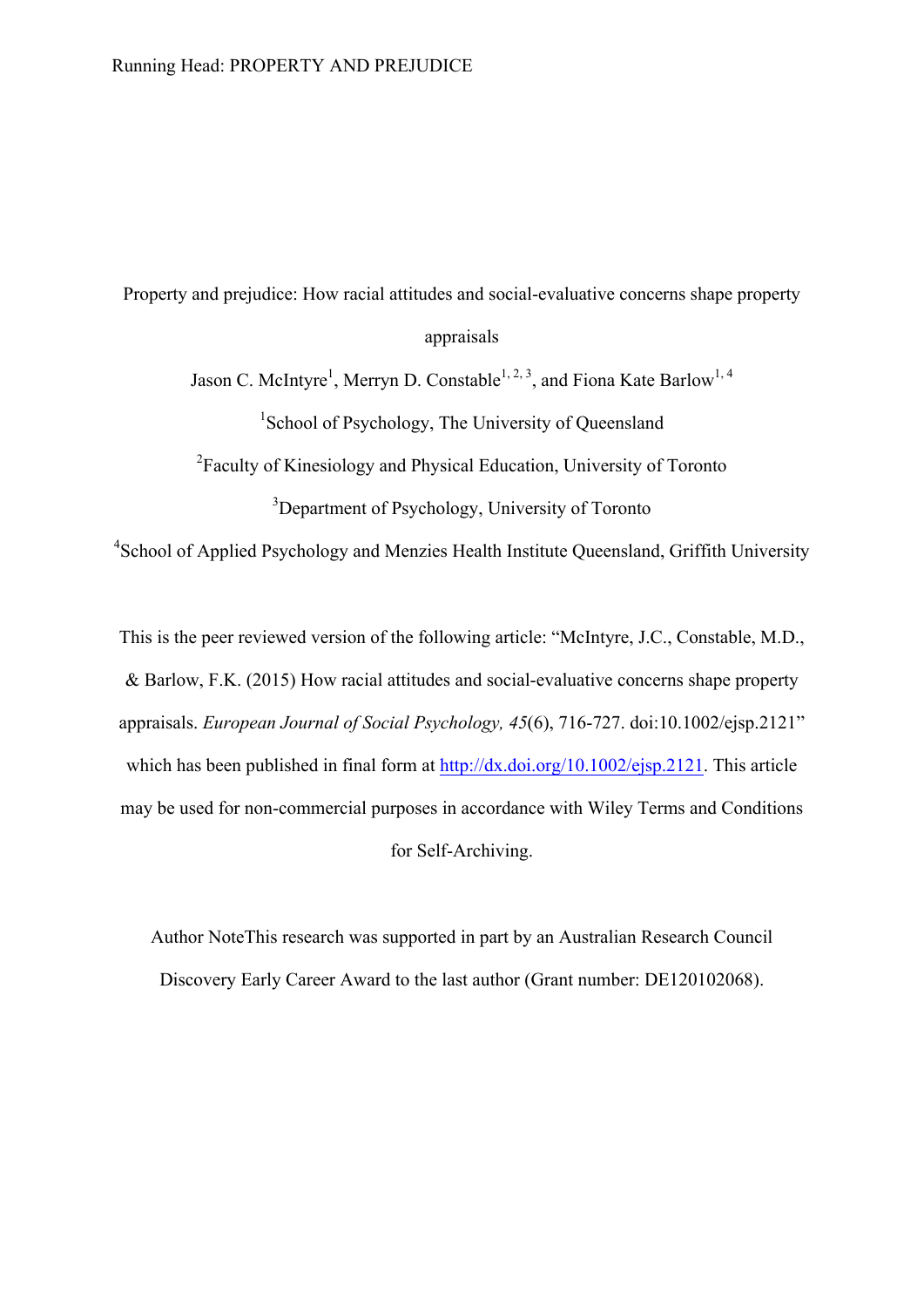#### Abstract

Property evaluations rarely occur in the absence of social context. However, no research has investigated how intergroup processes related to prejudice extend to concepts of property. In the present research, we propose that factors such as group status, prejudice, and pressure to mask prejudiced attitudes affect how people value the property of racial ingroup and outgroup members. In Study 1, White American and Asian American participants were asked to appraise a hand-painted mug that was ostensibly created by either a White or an Asian person. Asian participants demonstrated an ingroup bias. White participants showed an outgroup bias, but this effect was qualified. Specifically, among White participants, higher racism towards Asian Americans predicted higher valuations of mugs created by Asian people. Study 2 revealed that White Americans' prejudice towards Asian Americans predicted higher valuations of the mug created by an Asian person *only* when participants were highly concerned about conveying a non-prejudiced personal image. Our results suggest that, ironically, prejudiced majority group members evaluate the property of minority group members whom they dislike more favourably. The current findings provide a foundation for melding intergroup relations research with research on property and ownership.

*Keywords:* Prejudice; Ingroup bias; Ownership; Social evaluation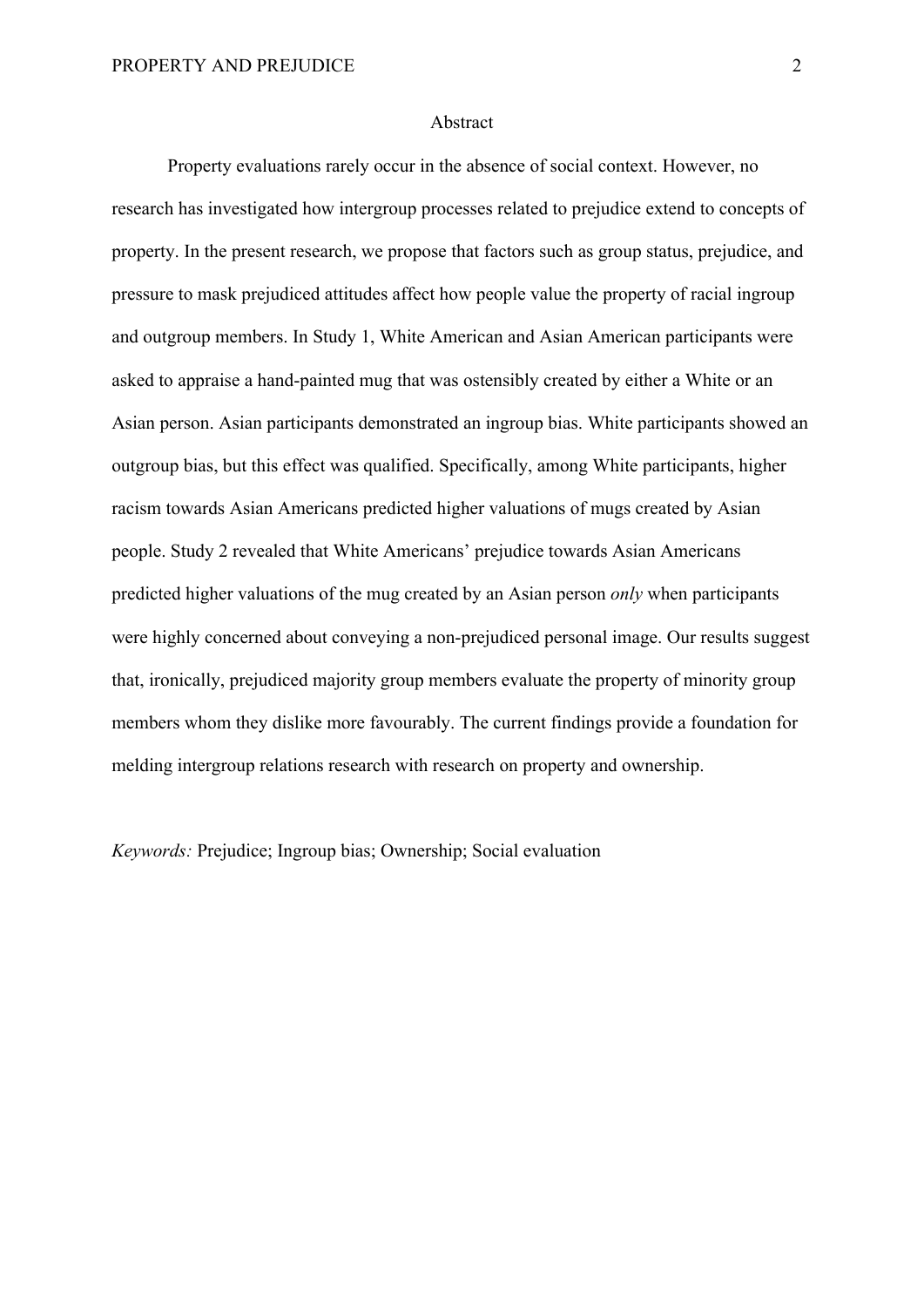Property and prejudice: How racial attitudes and social evaluative concerns shape property appraisals

The influence of social context on concepts of ownership has historically enjoyed a large amount of philosophical and psychological attention (e.g., Hohfeld, 1913; James, 1890; Locke, 1690; Sartre, 1943), yet only recently has it become a focal point of experimental research. Much of this research has focussed on comparing how people value objects *they* own compared to objects others own. A classic example of this is the endowment effect (Thaler, 1980), whereby simply owning an item will increase the valuation someone places on it. For an item they own, participants will typically demand a higher price than they would be willing to pay if they were buying the same item (Kahneman, Knetsch & Thaler, 1990). Thus, people show biases towards objects that they possess. What is not known, however, is whether valuation biases also emerge when people appraise items owned by an ingroup or outgroup member, nor if such biases exist, why they emerge.

Research investigating how owner characteristics influence perceptions of property is in its infancy. However, evidence is emerging that suggests information about the owner of an object may affect how the object is appraised and treated (Constable, Kritikos, & Bayliss, 2011; Ledgerwood, Liviatan, & Carnevale, 2007; Maddux et al., 2010). It has been proposed that objects are perceived as an extension of the self (Newman, Bartels, & Smith, 2014), and thus it is possible that the influence of intergroup processes on evaluations of ingroup and outgroup members extends to evaluations of their respective property. Here, we test whether the ethnicity of an object's owner influences how it is appraised, and examine when groupbiased property appraisals arise. Specifically, we propose that racial attitudes and norms related to prejudice shape how people value items owned by racial ingroup and outgroup members.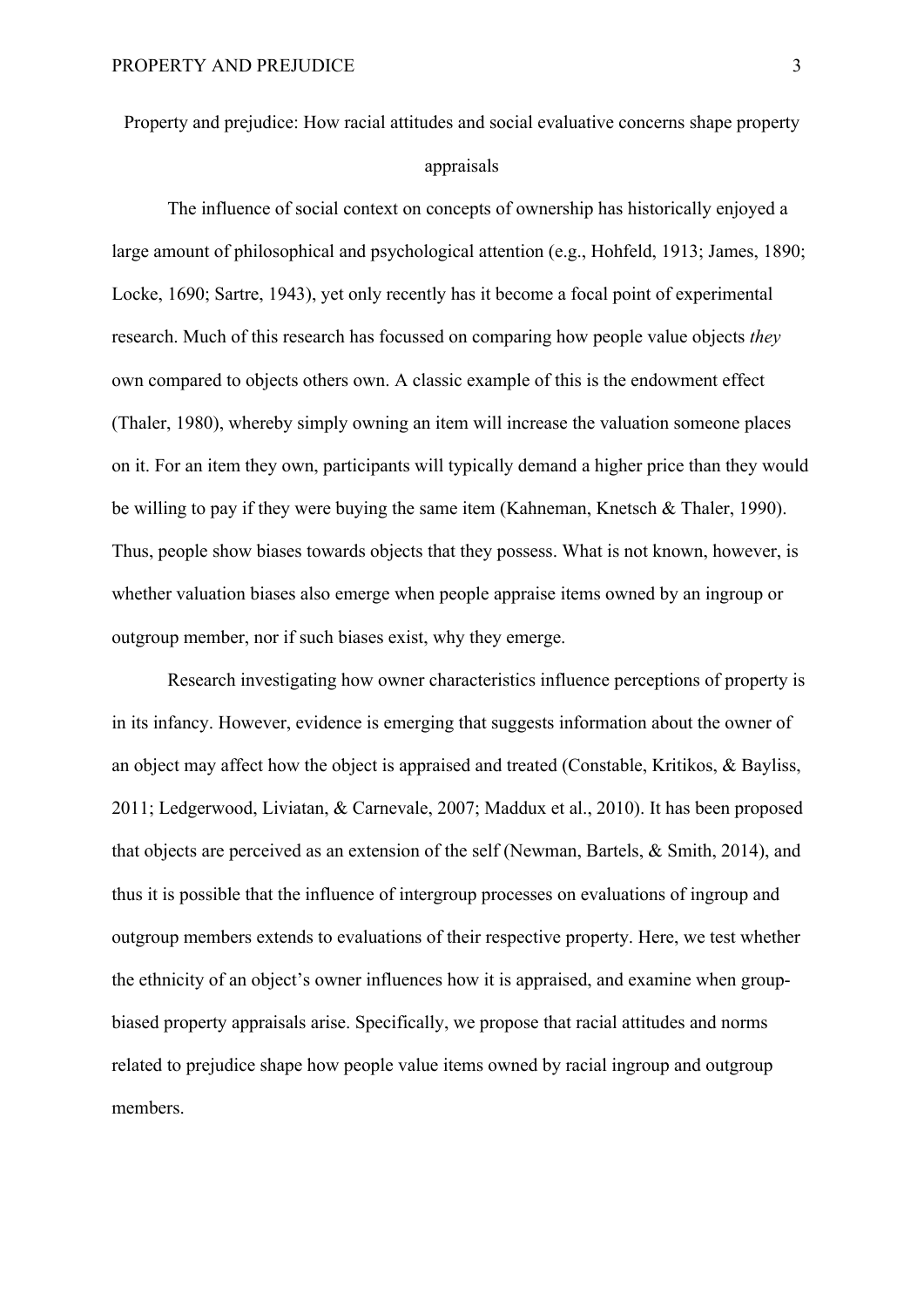### **Property and ingroup bias**

The mere perception of belonging to a distinct social group promotes ingroup favouritism in a range of settings (see Tajfel & Turner, 1979). Such ingroup biases require no conflict or difference of opinion between groups in order to emerge, and thus ingroup bias effects are robust across a range of different social categories, including ethnicity. Although contemporary attitudes towards racism have reduced the extent of overt racial ingroup preference and outgroup discrimination, ingroup biases are still evident in more subtle forms. For example, studies suggest that people show preferences for same-race people over otherrace people when officiating sporting matches (Price & Wolfers, 2007) and when making legal judgments (Rachlinski, Johnson, Wistrich, & Guthrie, 2008).

Few experiments have investigated how group processes and biases extend to concepts of property. However, there is evidence that ingroup bias is enhanced when an object is closely tied to one's group identity (Ledgerwood, Liviatan, & Carnevale, 2007). In their study, Ledgerwood and colleagues found that buildings highly symbolic of a group's identity were valued more highly, and that people who were more committed to group identity goals placed greater value on buildings that had ingroup significance. Similarly, women have been shown to value items more highly when the item is a gift from a close friend rather than a stranger (Jefferson & Taplin, 2011), and valuation biases for ingroup objects are enhanced when one's social identity is threatened (Dommer & Swaminathan, 2013). Thus, ingroup bias related to objects is more likely to occur when the object is connected to ingroup-identities.

Extending on the work presented above, in the present studies we use an object (handpainted mug) that is not tied to group-identity goals. In doing so, we aim to determine the impact of group processes on objects that are owned by, but are not symbolic of, either the ingroup or outgroup. Given the clear ingroup bias demonstrated in several previous studies,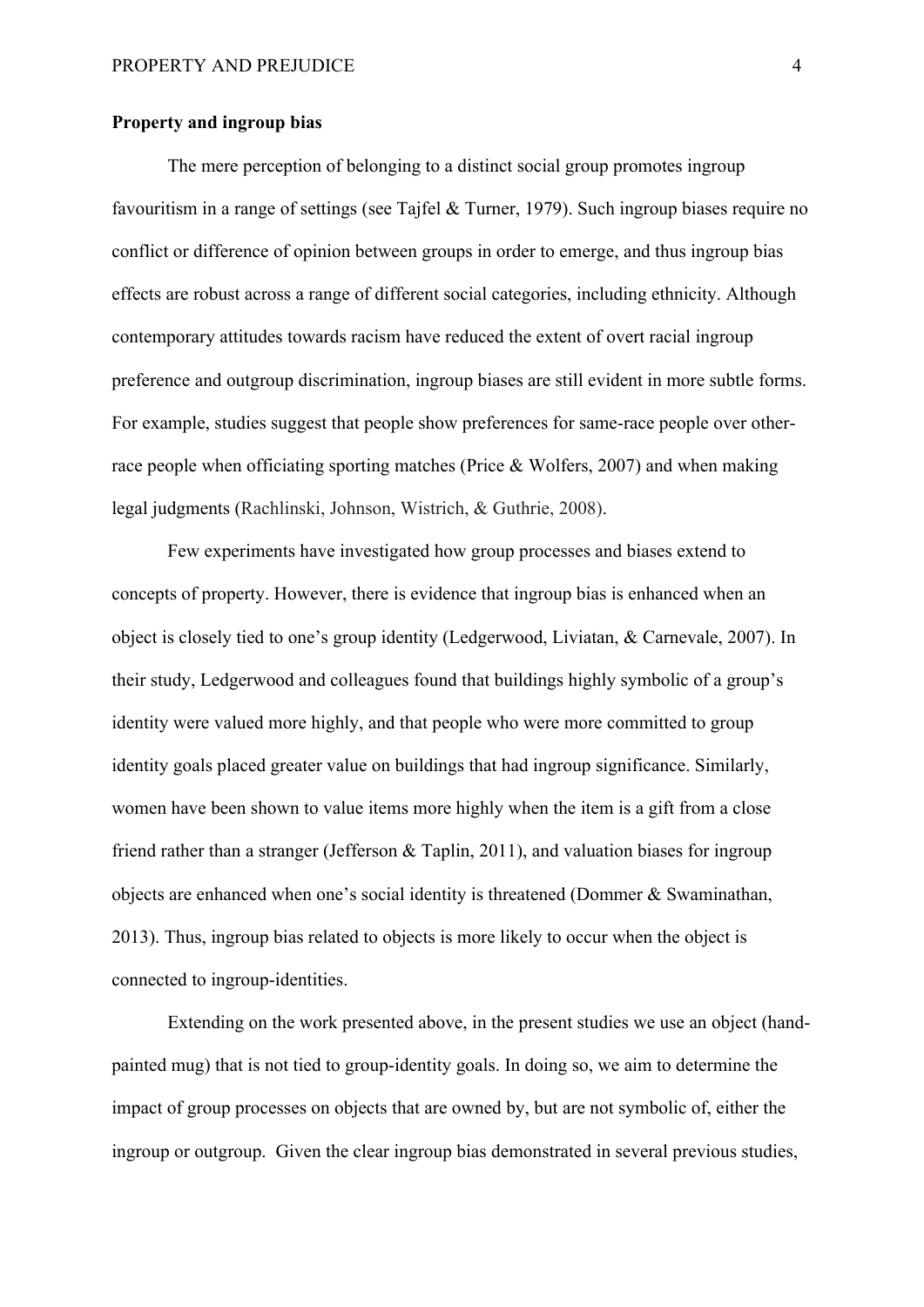one hypothesis would be that people will value ingroup owned objects more highly than outgroup owned objects, even if they do not symbolise or embody the ingroup identity. Further to this, the extent to which people report prejudice towards outgroups is reliably associated with ingroup bias. For example, more prejudiced people also report more outgroup avoidance (see Barlow, Louis & Hewstone, 2009). Thus, should a pattern of favouritism for ingroup owned objects be evident, it is possible that highly prejudiced people might be the most likely to devalue outgroup owned objects.

### **Prejudice and overcompensation**

Above we suggested that people might show ingroup bias when evaluating property owned by in- and out-groups. An alternative hypothesis is that people will show a valuation bias in *favour* of outgroup objects in an attempt to hide prejudiced attitudes. Although campaigns to eliminate racial discrimination have led to changes in societal norms surrounding prejudiced attitudes and behaviours, these shifts have not incontrovertibly changed people's implicit racial attitudes. Thus, people continue to harbor stereotypical or prejudiced attitudes as societal expectations change, but these negative attitudes may be suppressed in order to maintain unprejudiced personal images (Carver, Glass, & Katz, 1978; Muraven, 2008; Richeson & Shelton, 2003). This drive to restrain prejudiced attitudes has been found to produce overcompensation among majority group members, whereby people who hold stronger racial biases are those most likely to go out of their way to *not* appear prejudiced (Shelton, Richeson, Salvatore, & Trawalter, 2005; Vorauer & Turpie, 2004). Indeed, it has been found that White participants particularly concerned about appearing prejudiced overcompensate for racial biases and expend greater self-regulatory effort in order to appear tolerant during an interaction with a Black confederate (Richeson & Shelton, 2003). Similarly, majority group members who are high in prejudice act more positively towards minority group members compared to less racially biased majority group members (Shelton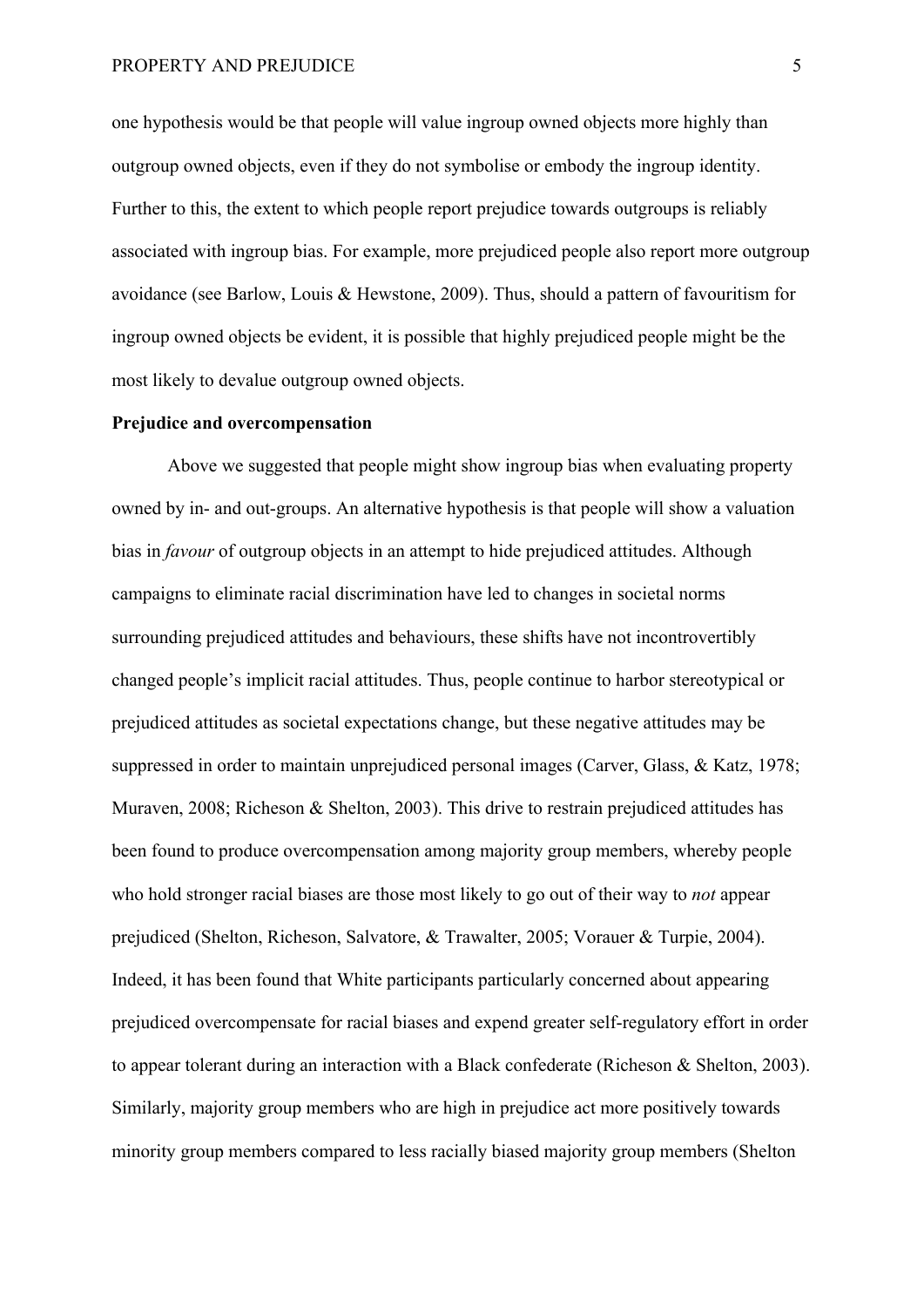et al., 2005).

Overcompensatory positivity among high bias individuals may be due to social evaluative concerns (Carver et al., 1978). In one study, Carver and colleagues found that participants rated an interviewee more favourably when he was identified as 'Black' compared to when the race of the interviewee was not specified. However, the Black interviewee was rated less favourably compared to a candidate of unknown race when participants were ostensibly informed that the experimenter would have access to physiological data that would reveal their actual feelings towards the interviewee. Therefore, only when participants thought that they would be unable to hide their beliefs did they evaluate the Black candidate negatively. Taken together, past research on interracial contact suggests that majority group members feel social pressure to act favourably towards minority groups, and that people high in prejudice attempt to compensate for their negative attitudes with enhanced positivity towards minority group members.

Minority group members, on the other hand, are not under the same pressure to appear non-prejudiced. Instead, minority group members are typically the targets (rather than perpetrators) of prejudice. Accordingly, majority group members express concerns over appearing prejudiced to minority group members, while minority group members tend to be more concerned with threats and devaluation by the majority group (Plant & Devine, 2003; Plant, 2004). Thus, overcompensatory positivity towards racial outgroup members is more likely to occur among majority rather than minority group members.

# **The present studies**

How overcompensatory or in-group favouring biases might relate to property is an open question. Although property and ownership are considered to be universals insofar as property rights can be found across cultures and species (Brown, 1991), it is critical to understand ownership from an intergroup perspective given that the rules and regulations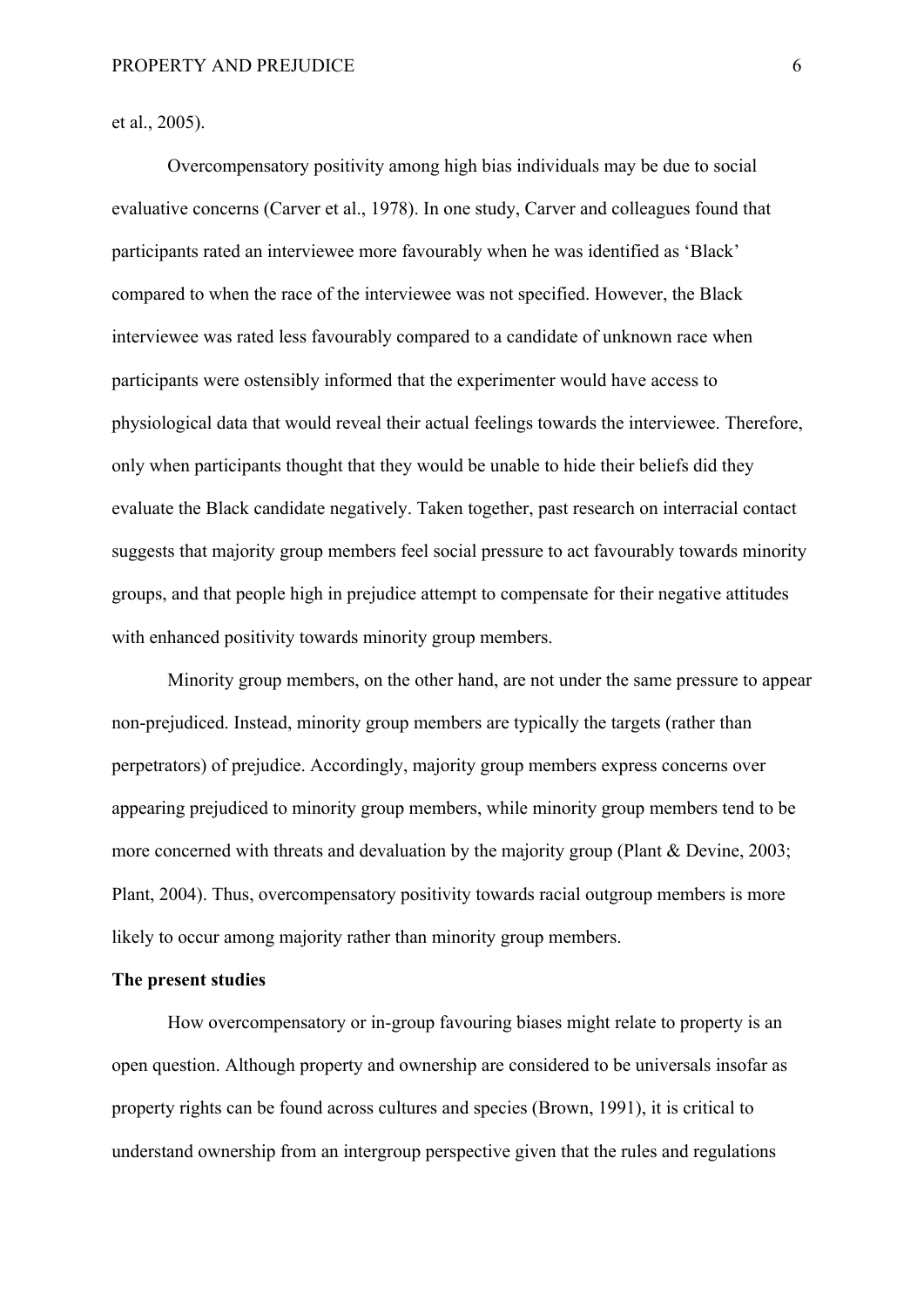surrounding property can vary dramatically. Indeed, increasing flexibility in foreign ownership laws has led to greater worldwide foreign investment in land and corporations. Likewise, the immigrant share of small business ownership in America has increased from 12% to 18% over the past two decades (Fiscal Policy Institute, 2012). Thus, examining how intergroup processes influence concepts of property has implications for a diverse range of disciplines, including intergroup relations, commercial investment, property law, and financial market forecasting.

In the present research, we investigate the effect of racial group membership and racial outgroup prejudice on property appraisals among Asian and White Americans. As detailed above, past research has produced conflicting findings in relation to how racial attitudes manifest in behaviour towards ingroup and outgroup members. In some cases, people demonstrate biases towards ingroups (Price & Wolfers, 2007; Rachlinski et al., 2008; Tajfel & Turner, 1979); in others, people tend to overcompensate for their prejudiced attitudes and evaluate outgroups more positively (Richeson & Shelton, 2003; Shelton et al., 2005; Vorauer & Turpie, 2004). ). Consequently, we are left with two competing hypotheses. The first possible outcome is a traditional ingroup bias effect, whereby we would predict that people will rate objects owned by racial ingroup members as more valuable. In addition, if ingroup bias processes are present, we would expect stronger ingroup favouritism as prejudice against outgroup members increases. The second possibility is that people will show an outgroup valuation bias in order to appear racially tolerant. If this is the case, we would expect outgroup favouritism to be stronger in the majority group because majority group members are under more pressure to appear racially tolerant. Further, valuations of outgroup property should become higher as outgroup prejudice increases because it is more important for highly prejudiced majority group members to mask their underlying attitudes and avoid social consequences such as being labelled as "racist".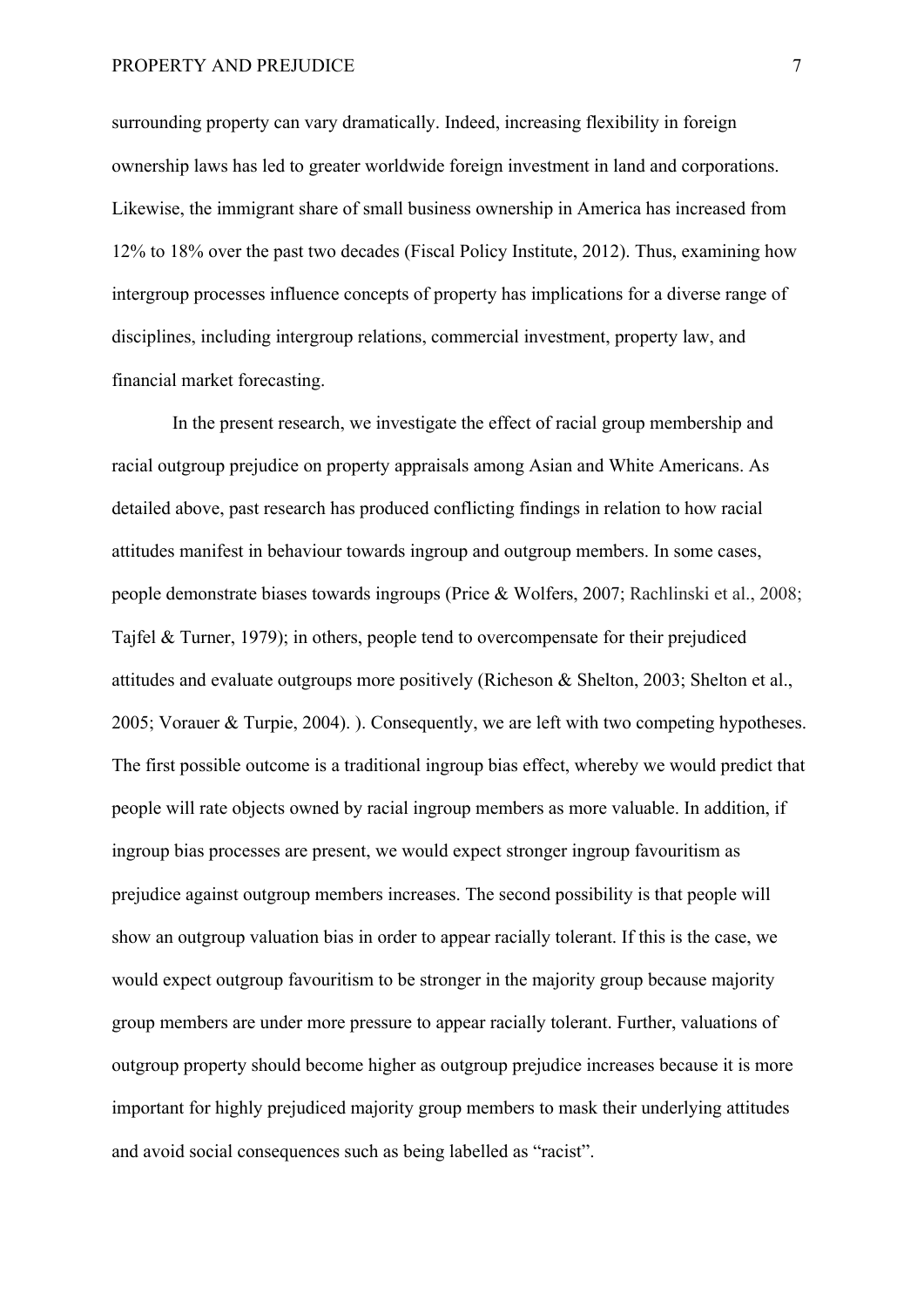#### **Study 1**

In Study 1, we examined how people evaluate property owned by racial minority (Asian American) and majority (White American) group members. We presented White and Asian participants with a photograph of an item that had no clear market value (a handpainted mug that was of average quality), and was ostensibly entered into what participants believed was a real online art contest by either a White or Asian artist. Consistent with previous research on ownership, we used a hand-painted mug to display clear ownership and personal investment in the object. Note also that past research has shown that it is assumed that the creator of an object is also its owner (Kanngiesser, Gjersoe & Hood, 2010; Kanngiesser & Hood, 2014). While an online setting may not precisely simulate the social influences experienced in participants' daily lives because of increased perceptions of anonymity, previous research has shown that anonymity has little influence on responses to measures of personality, psychopathology, and attitudes (Richman, Kiesler, Weisband, & Drasgow, 1999). Moreover, online responses have been found to be comparable to data obtained from other data collection methods (Buhrmester, Kwang, & Gosling, 2011). The aim of Study 1 was to determine whether valuations of racial ingroup and outgroup property are subject to ingroup favouritism or overcompensation biases, and further, if prejudice might be associated with any observed patterns.

# **Method**

### **Participants.**

Sample size was estimated based on recommendations laid out by Green (2010) for regression analyses predicting small effect sizes. We recruited 300 White Americans through the SocialSci.com website participant pool. Only participants who identified as Caucasian on their personal profiles were sent a survey link. Twenty-six participants who completed the survey indicated they were not Caucasian in the demographics section of the survey, resulting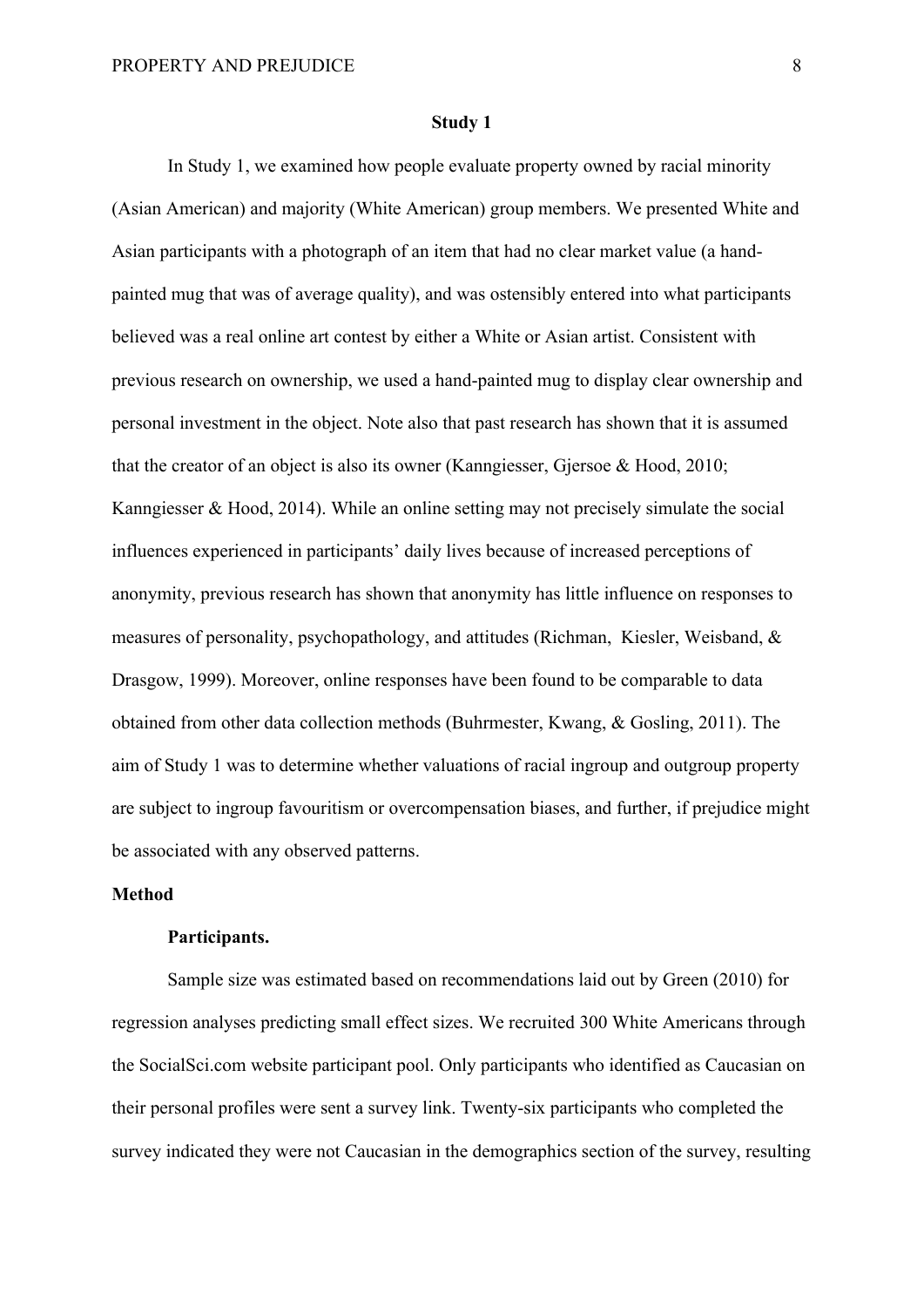in a final sample size of 274 (140 females, 134 males). Participants were aged between 18 and 74 years (*M*=28.35, *SD*=9.77), and were reimbursed with points that could be exchanged for gift vouchers through the website.

Asian Americans were recruited through the Mechanical Turk website. Our survey link advertised specifically for Asian American participants. We also included an ethnicity item at the end of the survey that reassured participants they would be fully reimbursed for their participation if they did not identify as Asian American. Of the 314 respondents, 22 indicated that they did not identify as Asian American resulting in a final sample size of 292 (145 females, 145 males, 2 other). Ages ranged from 18 to 68 years (*M*=27.02, *SD*=8.13). Participants were reimbursed with \$US0.50 for their time.

There were no significant differences in age  $(t(561) = -1.76, p = .078, d = .15)$  or socioeconomic status, as measured by income  $(t(561) = -.54, p = .591, d = .04)$ , between the two samples. Both websites also report similar standards of education: Forty per cent of socialsci participants from the U.S.A hold a bachelor's degree (SocialSci, 2015), which is comparable to Mechanical turk's figure of 42% (Ross, Zaldivar, Irani, & Tomlinson, 2009). These data suggest that the two websites recruit comparable cross-sections of the population.

## **Design and procedure.**

Participants completed the study online. The study employed a 2 (participant ethnicity: Asian American, White American) x 2 (artist ethnicity: Asian, White) x 2 (artist gender: male, female) between-subjects design.

After agreeing to the terms of the study, participants were informed that they would be helping to judge an "everyday art competition", which involved art submissions from American college students. Participants were informed that the rules of the competition stipulated that submissions should be based on an object that people use every day. They were also informed that they would be presented with one piece of art at random to judge,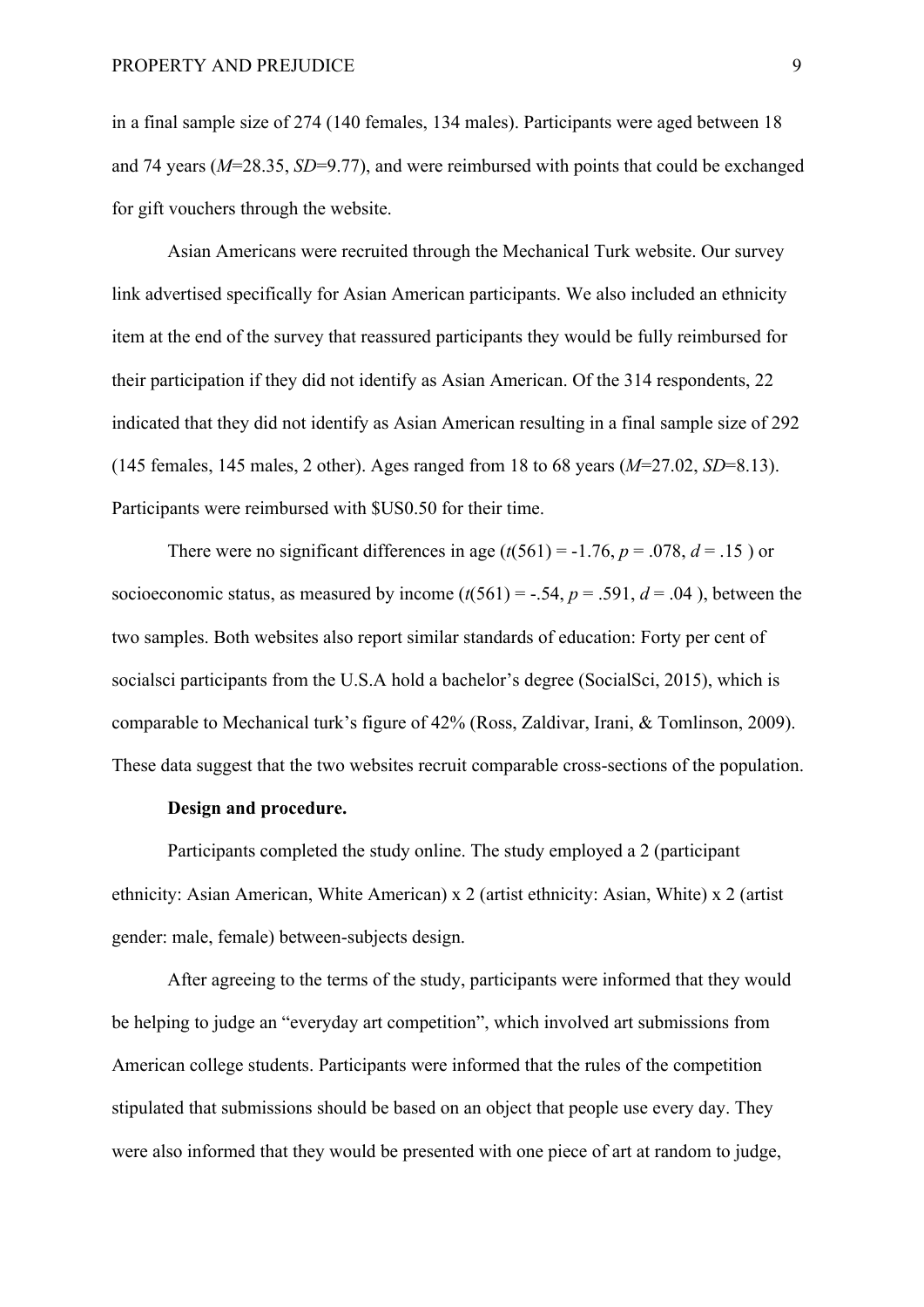and that they would complete a short survey at the end of the judging. The art piece was a hand-painted mug that received moderate pre-ratings on measures of likability (*M*=5.15 on a 9-point scale, *N*=22). A picture of the piece was presented with a blurb about the submission and basic information about the artist, including age, gender, college enrolment status, and entrant ID (see Figure 1). To emphasise personal ownership, we also included the word "owner" in front of the artist's name. The image and information were held constant for each condition with the exception of the artist's name which was manipulated to be either a common Asian name or a common Caucasian name. In order to control for gender effects we also varied the gender of the artist, which resulted in participants being randomly allocated to one of four artist conditions: Asian female (Huifang Chan), Asian male (Kuan Hsu), White female (Sarah McDonald), or White male (Adam Chapman).

After reading the cover story and viewing the submission, participants were asked to provide judgments about the mug, followed by the blatant racism scale (Pettigrew & Meertens, 1995) and demographic questions. The blatant racism scale was administered after the mug evaluation so that participants would not be aware of the racial component of the study while they were evaluating the mug. The mug, blurb, and artist information were presented on the screen throughout the mug rating task, but not during the questionnaire. After completing the survey, participants were fully debriefed on the purpose of the study and use of deception.

### **Measures.**

## *Mug value.*

To assess participants' perceptions of the value of the piece, they responded to five items. For three of the items, participants rated their level of agreement (1=*strongly disagree*, 7=*strongly agree*) with the statements: "I think this piece is valuable", "I would be willing to pay money for this piece", and "I would like to own this piece". Participants also indicated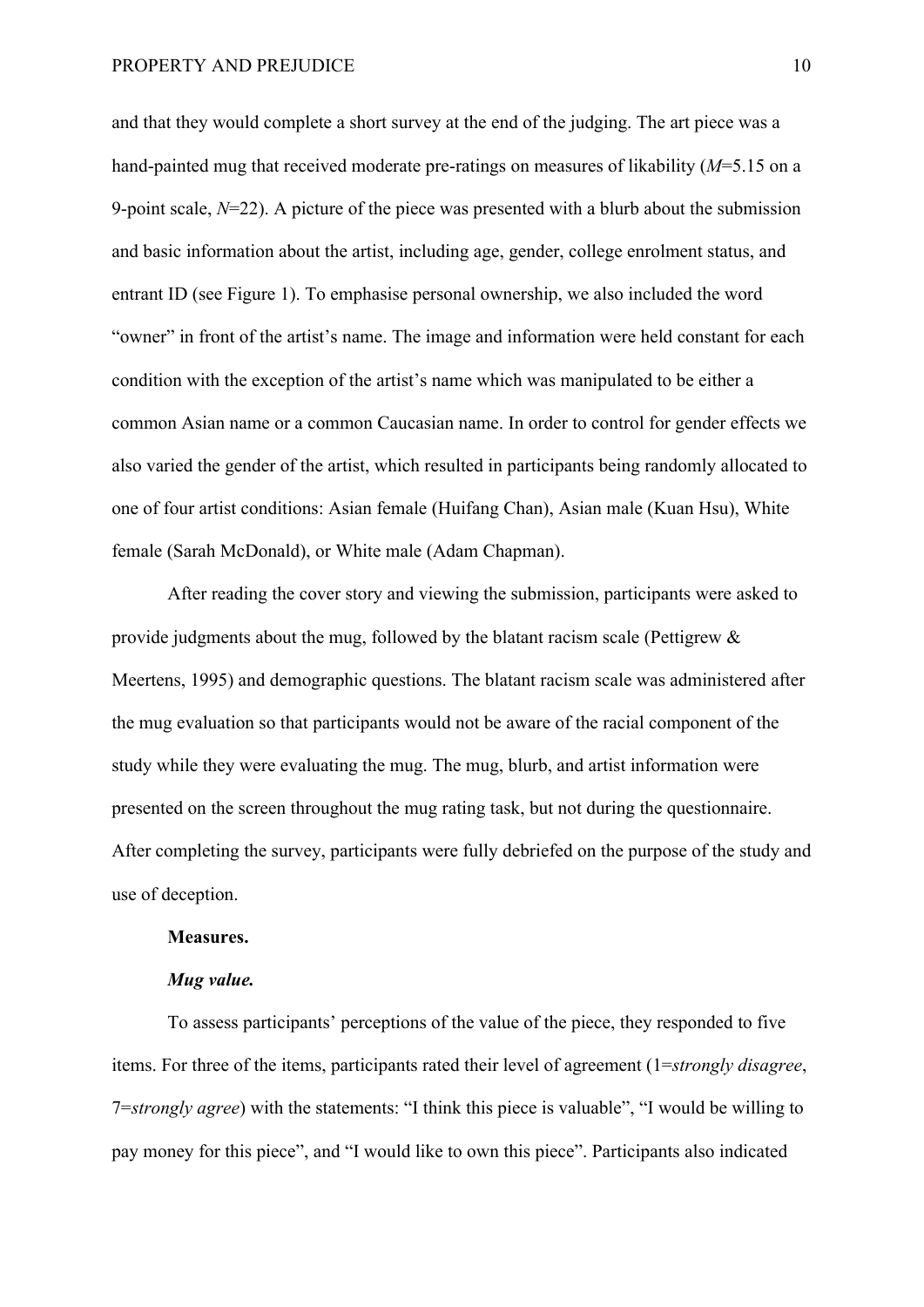the maximum price (\$USD) that they would be willing to pay for the piece, and gave the piece a score out of 10. All items were converted to z-scores and then averaged to create a scale that accommodated varying anchor points. The overall scale showed good internal consistency, *α*=.83.

### *Blatant racism.*

The blatant racism scale (BRS) consists of 9 items, all of which assess discrimination that is explicitly attributable to racial biases. The BRS was chosen because it has been used extensively in published research, and has been found to be a reliable measure of outgroup prejudice (Pettigrew & Meertens, 1995). Further, items on the BRS are more suitable to adapt to both White and Asian participants compared to other similar scales (e.g. symbolic or modern indices of prejudice). Both White and Asian participants filled out the BRS with reference to outgroup members. The BRS includes items such as "Asian/White Americans have jobs that White/Asian Americans should have" and "I would not mind if a suitably qualified Asian/White American was appointed as my boss". Participants rated their level of agreement on a 7-point scale, 1=*strongly disagree*, 7=*strongly agree*. All items were averaged to form a reliable scale, *α*=.84.

# **Results**

### **Missing data.**

Less than 5% of the data were missing so we employed listwise deletion to account for missing values in each analysis.

# **Blatant racism.**

To confirm that our manipulation did not affect participants' blatant racism scores we conducted a 2 (participant ethnicity: Asian, White) x 2 (artist ethnicity: Asian, White) between-subjects ANOVA. Results revealed that artist ethnicity did not affect participants blatant racism scores  $(F(1,561)=.008, p=.928)$ , nor did the interaction between artist ethnicity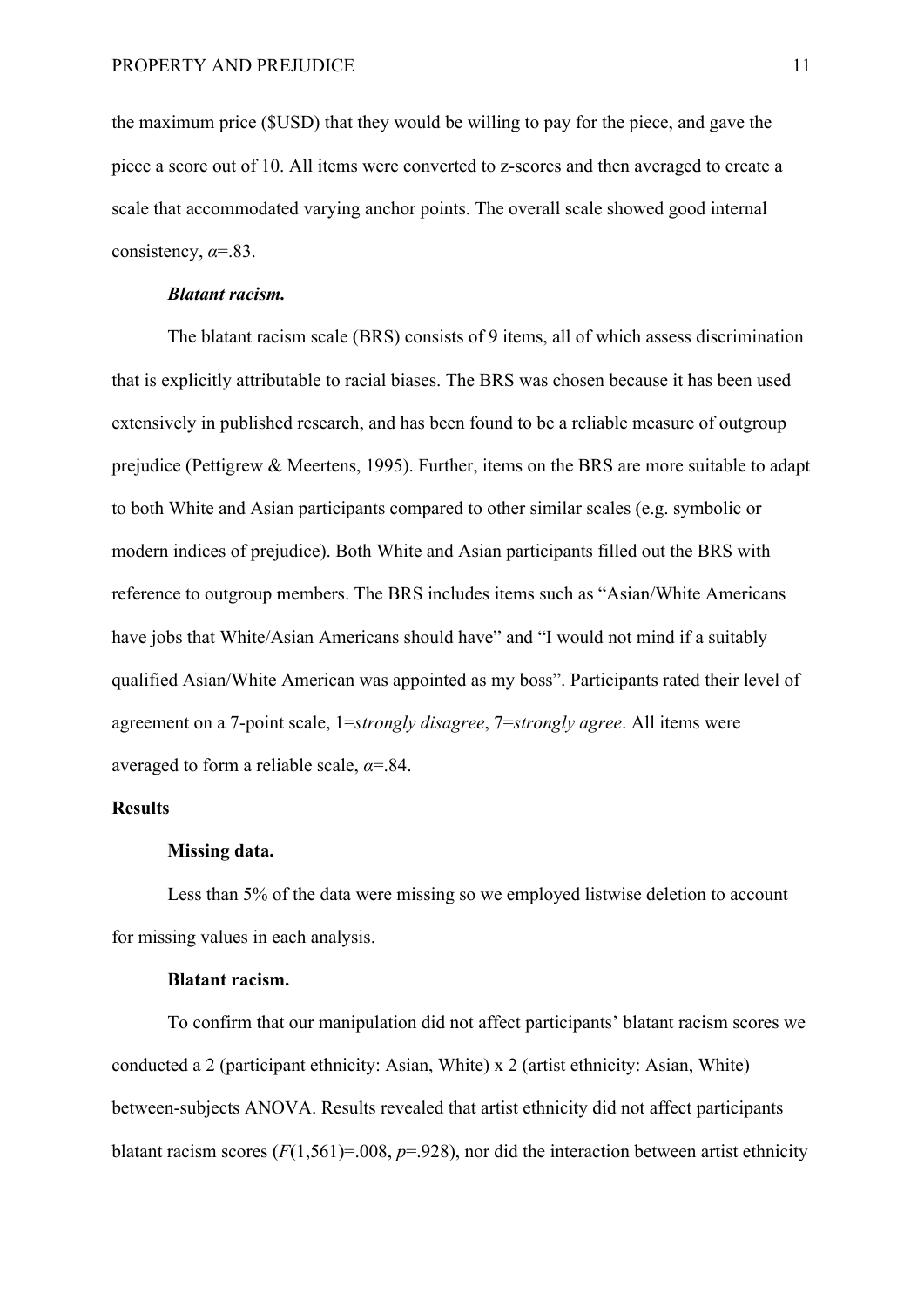and participant ethnicity,  $F(1,561)=0.864$ ,  $p=.353$ .

# **Mug valuations.**

We performed a hierarchical regression to examine the effects of participant ethnicity  $(-1) =$  Asian,  $1 =$  White), artist ethnicity  $(-1) =$  White,  $1 =$  Asian), and blatant racism on mug value (Table 1.). To control for the effects of gender, both participant gender  $(-1)$  = women, 1  $=$  men) and artist gender (-1 = women, 1 = men) were entered at Block 1<sup>1</sup>. At Block 2, mug valuation was regressed onto the three predictors. Predictors were mean-centred and multiplied by each other to create all possible two-way interaction terms that were entered at Block 3. Finally, the three-way interaction between all predictors was entered at Block 4.

There was no effect of participant gender ( $\beta$ =.00,  $p$ =.926) or artist gender ( $\beta$ =-.01, *p*=.796) on mug value at Block 1,  $R^2_{\text{adj}}$  = -.00,  $R^2_{\text{ch}}$  =.00,  $F(2,560)$  =.04, *p*=.964. At Block 2, the inclusion of the individual predictors contributed significantly to the model,  $R^2_{\text{adj}} = .08$ ,  $R^2_{\text{ch}} = 0.08$ ,  $F_{\text{change}}(3,557) = 16.86$ ,  $p < 0.01$ . Specifically, there was a significant main effect of artist ethnicity on mug value,  $\beta$ =.14,  $p$ =.001. Participants rated the mug owned by an Asian artist as significantly more valuable than the mug owned by a White artist. There was also a significant main effect of blatant racism on mug rating, *β*=.23, *p* <.001. Higher blatant racism scores were associated with higher mug values. There was no main effect of participant ethnicity on mug value,  $\beta$ = -.05,  $p$ =.276.

At Block 3, the inclusion of the two-way interactions did not contribute a significant portion of variance to the model,  $R^2_{\text{adj}} = .08$ ,  $R^2_{\text{ch}} = .01$ ,  $F_{\text{change}}(3,554) = 2.56$ ,  $p = .054$ . In particular, the main effect of artist ethnicity on mug value indicating a preference for the mug owned by an Asian artist was not qualified by an interaction with participant ethnicity, *β*=.07, *p*=.108. The interaction between artist ethnicity and blatant racism was also non-significant (*β*=.08, *p*=.056), as was the interaction between participant ethnicity and blatant racism, *β*= - .07, *p*=.082.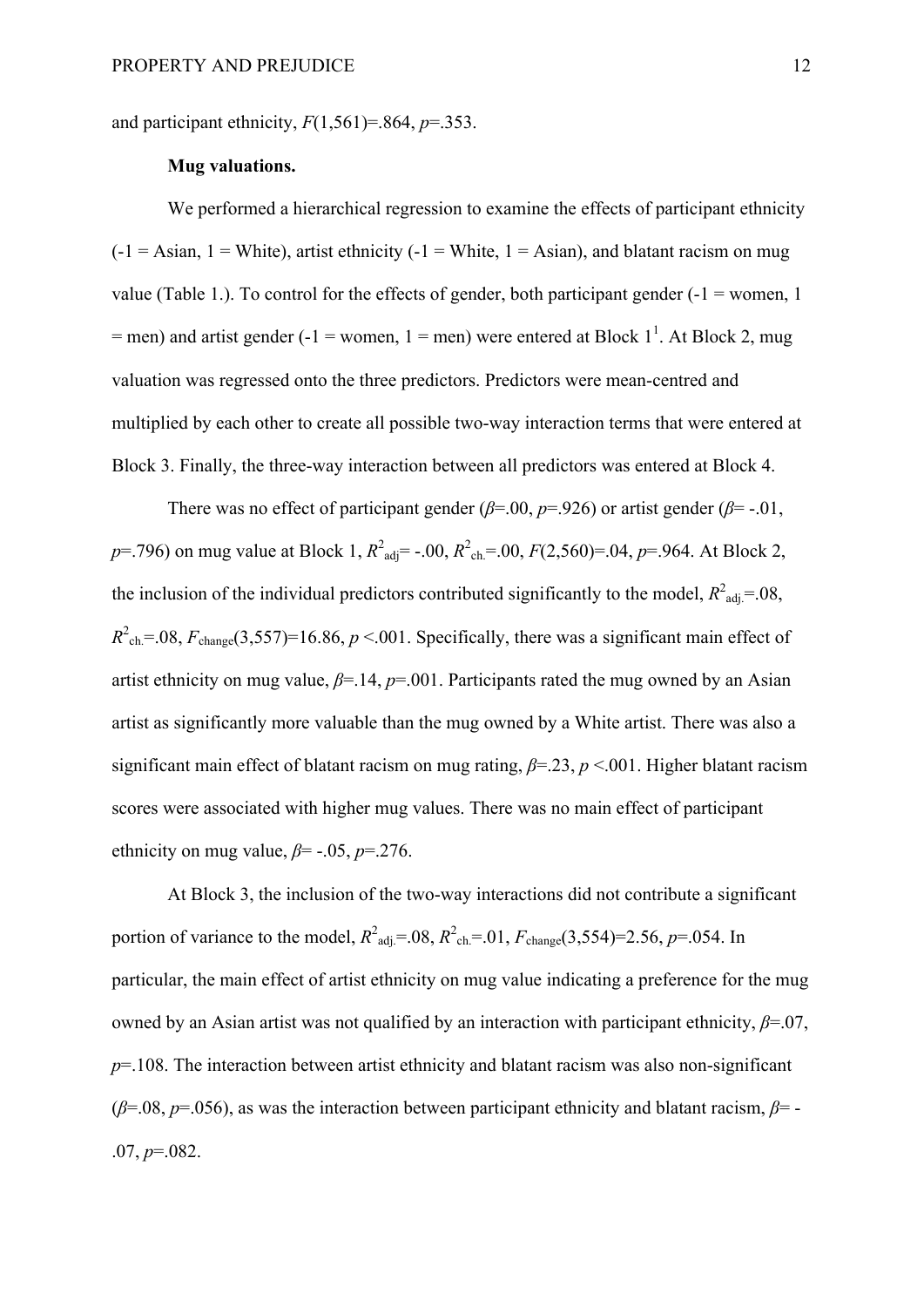However, the marginal two-way interactions were qualified by a significant three-way interaction at Block 4,  $R^2_{\text{adj}} = .09$ ,  $R^2_{\text{ch}} = .01$ ,  $F_{\text{change}}(1,553) = 5.37$ ,  $p = .021^2$ . Specifically, the interaction between participant ethnicity, artist ethnicity, and blatant racism on mug value was significant and positive *β*=.10, *p*=.021. As shown in Figure 2, follow-up analyses revealed that the interaction between artist ethnicity and blatant racism was significant for White participants ( $\beta$ =.20,  $\nu$ =.002), but not for Asian participants,  $\beta$ = -.03,  $\nu$ =.654. Subsequent simple slopes analyses revealed that higher blatant racism scores predicted higher mug values when White participants were evaluating a mug owned by an Asian artist, *β*=.32, *p* <.001. Blatant racism and mug values were unrelated, however, when White participants were rating a mug owned by a White artist, *β*= -.03, *p*=.762.

# **Discussion**

Study 1 found that White and Asian participants placed significantly higher valuations on the hand-painted mug when the artist was Asian compared to when the artist was White. Thus, responses among Asian participants were consistent with our first ingroup bias hypothesis. White participants showed an outgroup bias that was qualified by outgroup prejudice. Specifically, higher levels of blatant racism predicted higher mug valuations among White participants valuing the mug owned by an Asian person. However, Asian participants valued the Asian-owned mug higher than the White-owned mug, irrespective of how they felt about White Americans in general. Thus, White, but not Asian, participant responses were consistent with our overcompensation hypothesis. Unexpectedly, blatant racism emerged as an overall predictor of mug value; however, as predicted, the interaction between blatant racism and artist ethnicity was only evident among White participants.

Together, our findings from Study 1 provide support for ingroup favouritism among Asian Americans and outgroup favouritism among White Americans. Critically, among White Americans, there was a positive association between prejudice towards Asian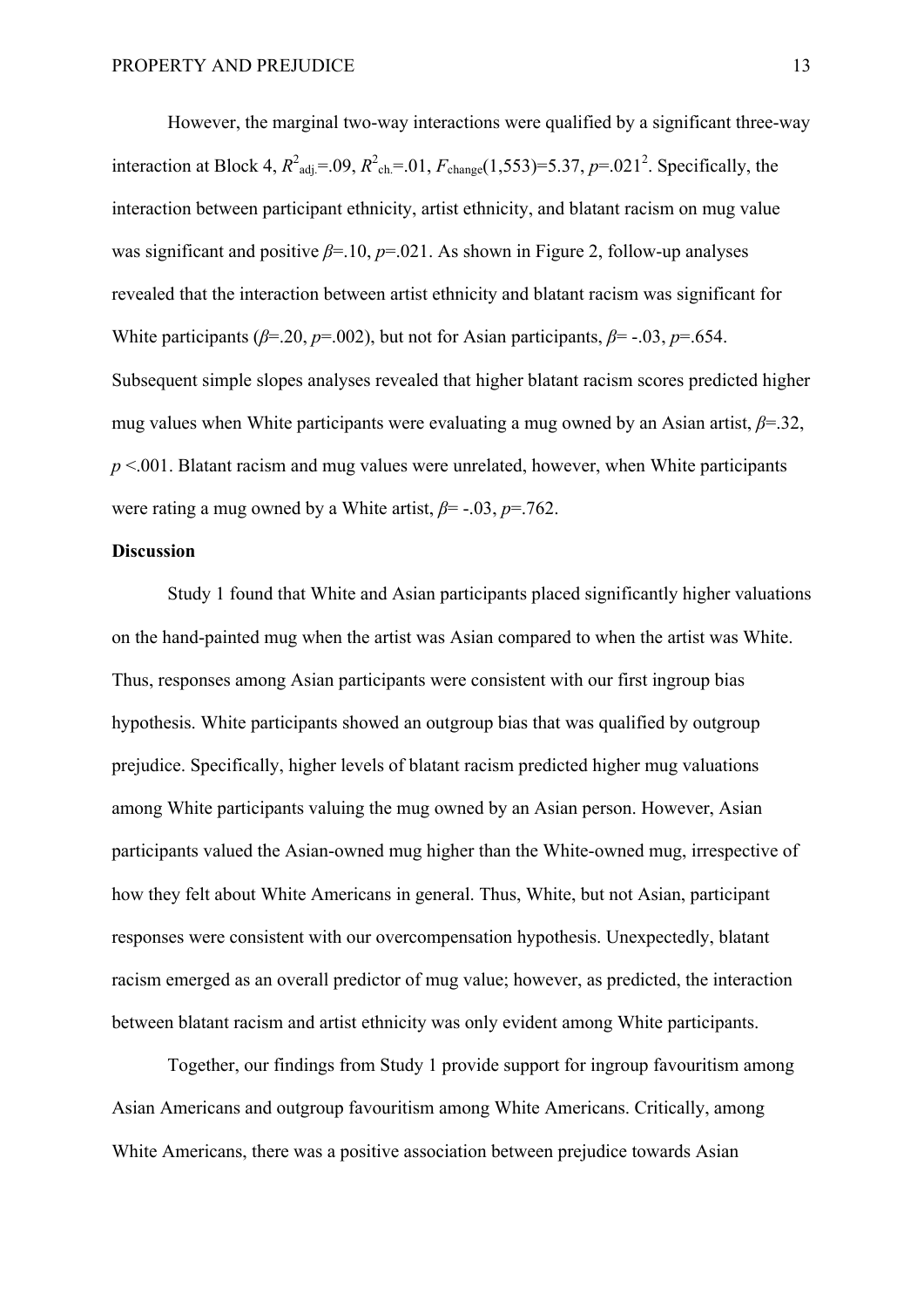Americans and valuations of the Asian-owned mug. Thus, majority group members may be overcompensating for their racial biases by overvaluing minority group-owned property. Asian Americans, on the other hand, displayed a preference for the mug owned by an Asian artist that was independent of their racial attitudes. This finding is consistent with the notion that minority group members are not concerned about displaying ingroup favouritism.

### **Study 2**

The findings from Study 1 suggested that Asian Americans displayed an ingroup bias, while White Americans rated the Asian-owned mug as more valuable as their level of prejudice against Asian Americans increased. The pattern of responses among White participants therefore provided preliminary support for the second of our competing hypotheses; that majority group members compensate for racial biases by expressing enhanced positivity towards minority group property. What is not known, however, is whether such ironic biases among majority group members arise specifically to compensate for negative attitudes towards the minority group, and consequently disguise their true racial attitudes. If it is the case that overcompensation is occurring in the majority group, we would expect the positive relationship between prejudice and valuations of minority group property to be evident only among people highly motivated to hide their prejudiced attitudes. In Study 2 we aimed to replicate our findings from Study 1, and test whether attitude masking could explain overcompensatory valuations by White Americans. We did so by measuring people's motivation to conceal racially prejudiced attitudes.

In Study 2 we assessed the impact of artist ethnicity, blatant racism, and external motivation to appear non-prejudiced on mug valuations amongst a White American sample. Given that we proposed our results for White participants in Study 1 were the result of overcompensation, we hypothesised that higher prejudice towards Asian Americans would be associated with higher valuations of the mug owned by an Asian person *only* when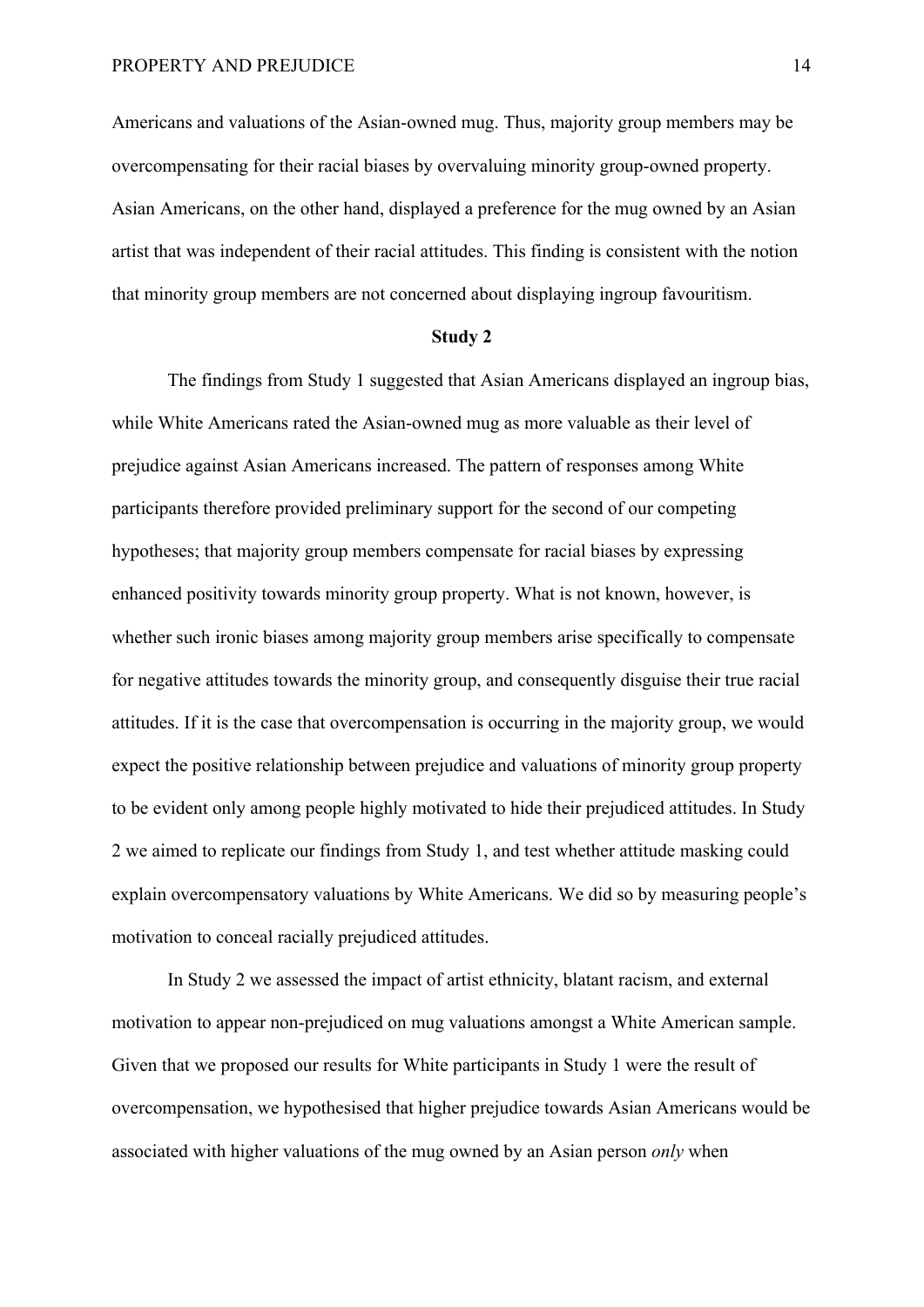participants were concerned about appearing prejudiced. In Study 1 we post-measured the moderator (blatant racism) so as not to prime race relations prior to the race manipulation. In Study 2, we wanted to establish that our effect held irrespective of survey order, and thus administered the blatant racism scale to half of the participants first, and half of the participants following the mug valuation.

# **Method**

### **Participants.**

Again we aimed for a final sample size of 600 participants in order to achieve adequate power (drawing on recommendations from Green, 2010). We recruited 878 online participants through the Mechanical Turk website and retained 639 participants who identified as White. From this subset of participants, we excluded participants who did not believe the art competition cover story. This resulted in a final sample size of 554 White American participants. Forty-one per cent of the final sample identified as female and 59% identified as male ( $M_{\text{age}}$ =33.50 years,  $SD_{\text{age}}$ =11.73 years). Including participants who did not believe the art competition cover story did not affect the direction or the significance of the effects relevant to our predictions.

# **Design and procedure.**

Participants completed the study online. Study 2 employed a 2 (artist ethnicity: Asian, White) x 2 (task order: pre-survey, post-survey) between-subjects design. The procedure was identical to Study 1 with four exceptions. First, we counterbalanced whether participants completed the survey measures (including the blatant racism scale) before or after they completed the art valuations ( $\alpha$ =.86) so that we could examine task order effects. Because some participants would now be completing measures of prejudice before the art competition task, we informed participants that they would be completing multiple unrelated tasks, and we included several filler items in the questionnaire to disguise the purpose of the study.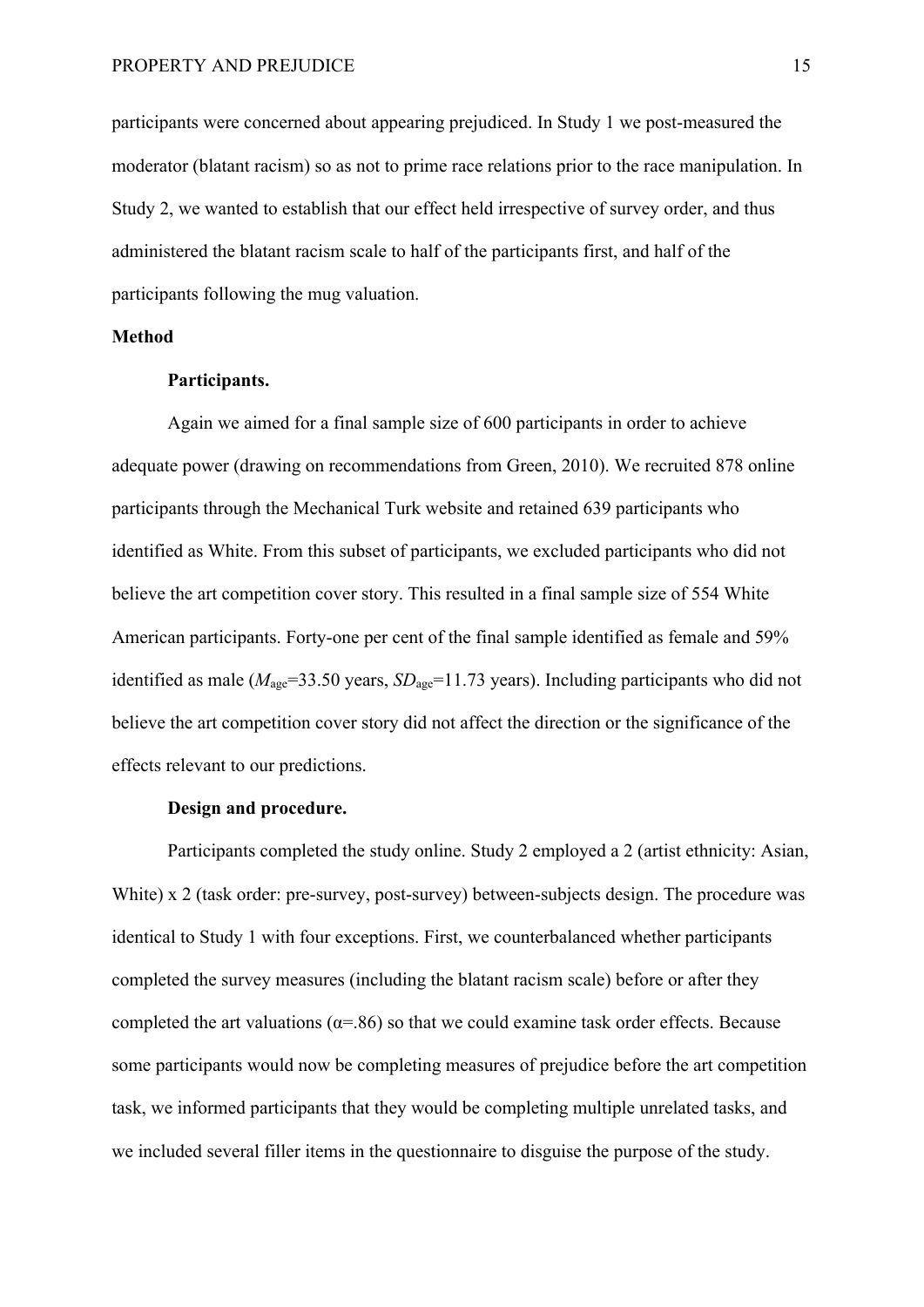Filler items were selected at random from existing personality, political attitudes, and prejudice scales (unrelated to Asian people). These filler items were chosen for the specific purpose of disguising the hypotheses. Thus, the items do not form coherent scales and are therefore not included in any analyses. Third, given that gender did not impact on our results in Study 1 we used gender-neutral artist names in the art competition task (Asian artist: Zhang Yu, Caucasian Artist: Ash Webb). Finally, we asked participants whether they believed the art competition cover story at the end of the study.

### **Questionnaire.**

The questionnaire included the blatant racism scale used in Study 1 ( $\alpha$ =.74), an item assessing whether participants believed that the art competition was authentic, demographic questions, and the External Motivation to Respond Without Prejudice Scale (EMS; Plant & Devine, 1998). The EMS is a five-item scale designed to measure the extent to which people are motivated by social pressure to comply with non-prejudiced norms. We adapted the items such that they were specific to our study's intergroup context (e.g., "I attempt to appear nonprejudiced towards Asian Americans in order to avoid disapproval from others"; anchors: 1=*strongly disagree*, 7=*strongly agree;* α=.86). The blatant racism scale, EMS, demographic questions, and filler items were randomised.

# **Results**

We performed a hierarchical regression to examine the effects of artist ethnicity  $(-1)$ White,  $1 =$  Asian), task order (-1 = pre-questionnaire, 1 = post-questionnaire), blatant racism, and external motivation to appear non-prejudiced (EMS) on mug value (Table 2.). As less than 5% of the data were missing we employed listwise deletion to account for missing values in each analysis. Predictors were mean-centred and multiplied by each other to create all possible two-, three-, and four-way interaction terms. All of the individual predictors were entered at Block 1. At Block 2, the two-way interaction terms were entered into the model.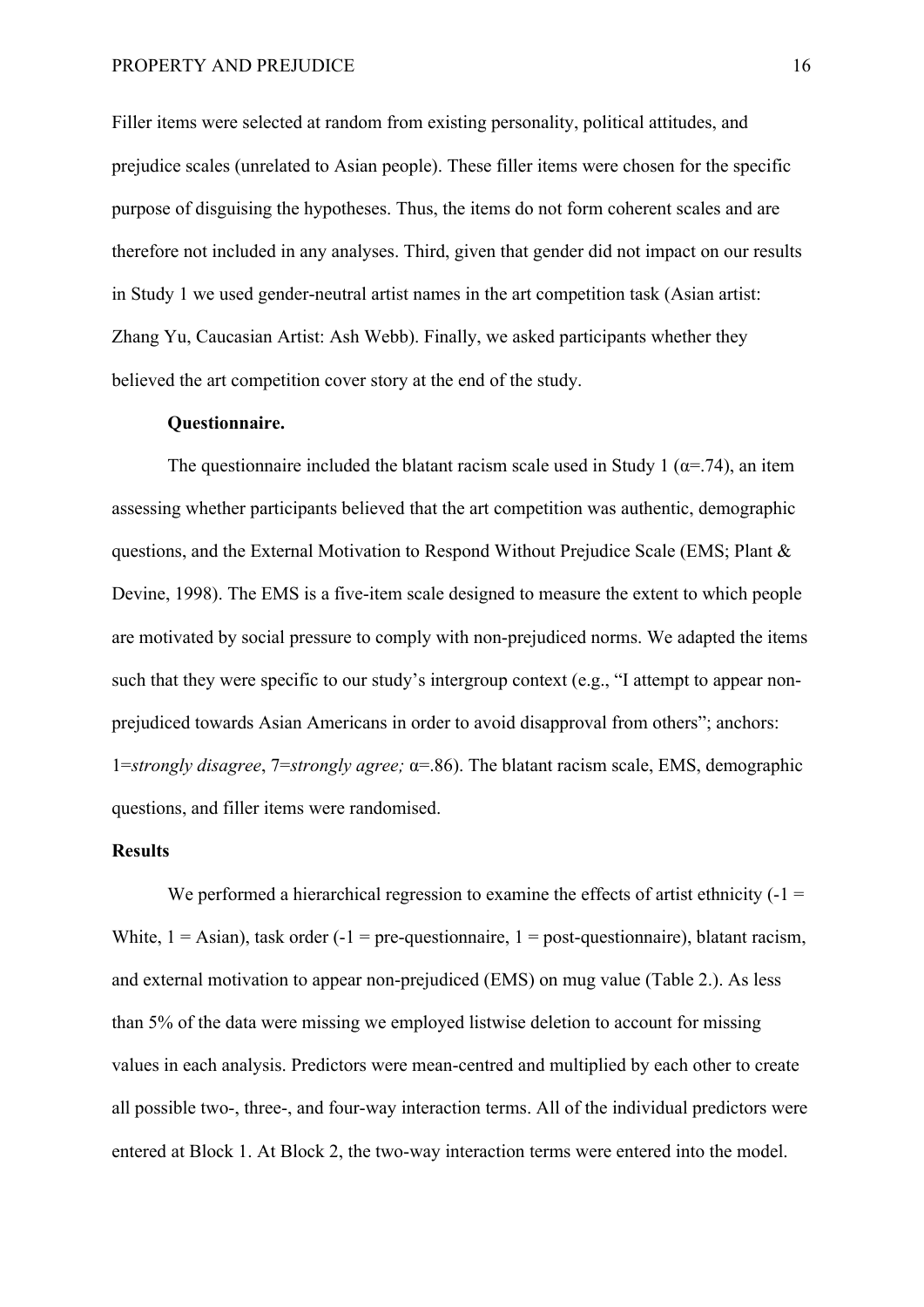The three-way interaction terms were entered at Block 3, and the four-way interaction between all predictors was entered at Block 4. EMS and blatant racism were related, but not highly correlated  $(r(552) = .27, p \le 0.001)$ , so multicollinearity between predictors was not an issue for this analysis.

At Block 1, the model was significant,  $R^2_{\text{adj}} = .03$ ,  $R^2_{\text{ch}} = .03$ ,  $F(4,549) = 4.80$ ,  $p = .001$ . We found a significant main effect of artist ethnicity on mug value, *β*=.11, *p*=.011. As in Study 1, participants rated the mug owned by the Asian artist as significantly more valuable than the mug owned by the Caucasian artist. A main effect of survey order also emerged at Block 1,  $\beta$ = -.11,  $p$ =.007. Overall, participants who completed the questionnaire before the art competition task gave higher mug valuations compared to participants who completed the questionnaire after the art competition task. There was also a marginally significant positive relationship between blatant racism and mug value *β*= .08, *p*=.055.

At Block 2, the inclusion of the two-way interaction terms did not contribute significantly to the model,  $R^2_{\text{adj}} = .04$ ,  $R^2_{\text{ch}} = .02$ ,  $F(6,543)=1.76$ ,  $p=.105$ . While the addition of the three-way interaction terms at Block 3 did not reach significance ( $R^2_{\text{adj}}$ =.04,  $R^2_{\text{ch}}$ =.01, *F*(4,539)=1.37, *p*=.242), inspection of the interaction terms revealed the predicted pattern. Specifically, consistent with predictions, we found a significant three-way interaction between artist ethnicity, EMS, and blatant racism on mug value ( $\beta$ =.10,  $p$  = .042). As shown in Table 2, no other three-way interactions significantly predicted mug valuation, all *β*s *<* .03*,*  all *p*s *>* .524). The four-way interaction with survey order entered at Block 4 also did not significantly predict mug valuation,  $R^2_{\text{adj}} = .04$ ,  $R^2_{\text{ch}} = .004$ ,  $F(1,538)=2.52$ ,  $p=.113$ .

As shown in Figure 3, planned follow-up analyses of our predicted significant threeway interaction revealed that the two-way interaction between EMS and blatant racism emerged among participants evaluating the mug owned by an Asian artist ( $\beta$ =.17,  $p$ =.008), but not those evaluating the mug owned by a White artist,  $\beta$ = -.01,  $p$ =.930. Simple slopes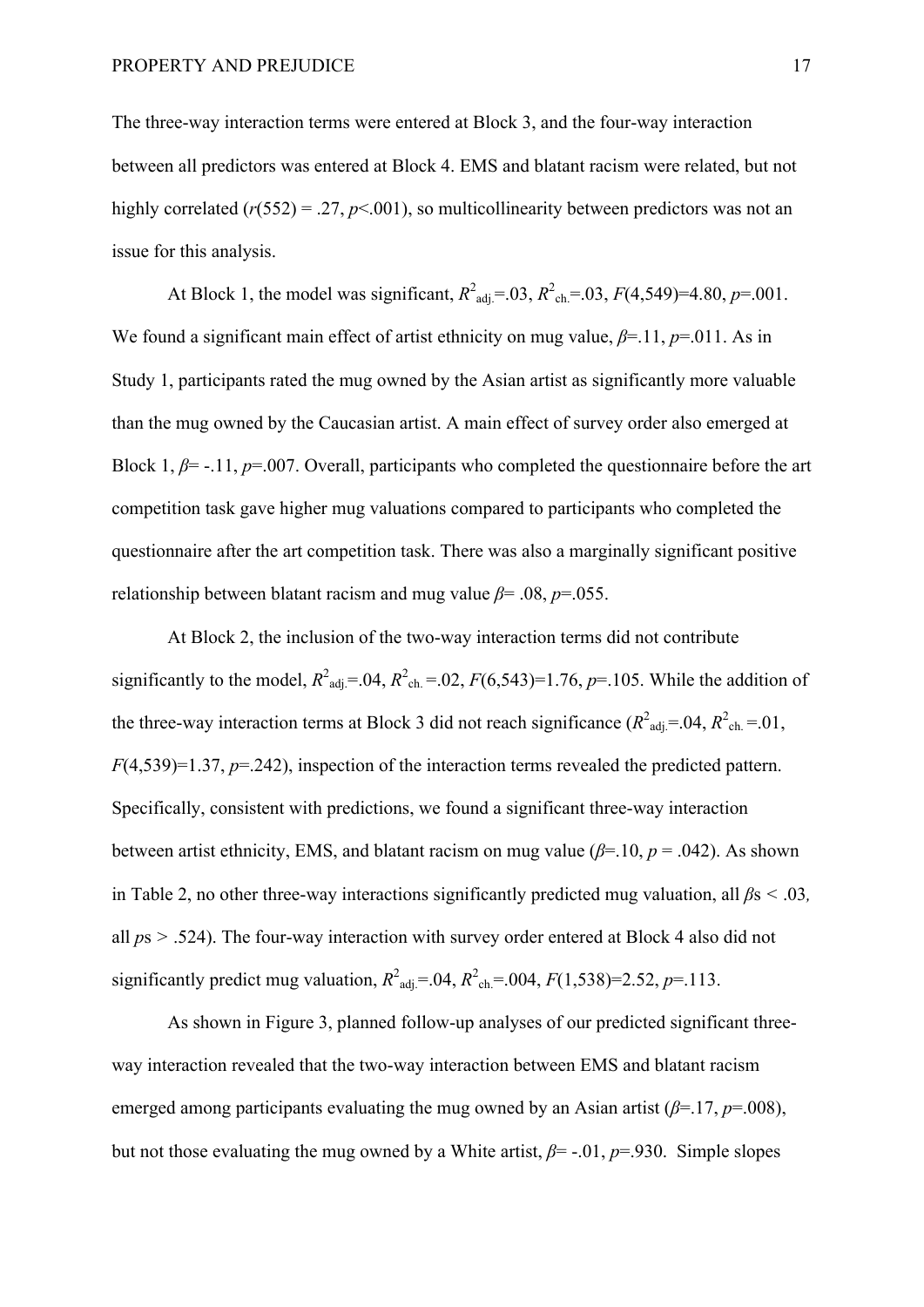indicated that among participants who evaluated the mug owned by an Asian artist, higher blatant racism scores predicted higher mug valuations when participants scored high on EMS (*β*=.18, *p*=.020), but not when they scored low on EMS, *β*= -.13, *p*=.178.

# **Discussion**

The results of Study 2 were consistent with the hypothesis that higher prejudice against Asian Americans would predict higher valuations of a mug owned by an Asian person, but only for participants highly motivated to appear non-prejudiced to other people. As in Study 1, we also found a preference for the Asian-owned mug among White participants. Together, the findings from Study 2 provide support for overcompensation among majority group members rather than our alternative hypothesis of ingroup favouritism. The findings mirror those of Study 1 and suggest that majority group members motivated to hide their prejudiced attitudes overcompensate for racial biases by displaying outgroup favouritism.

### **General Discussion**

We interact with and evaluate the property of outgroup members every day. To date, however, no work has examined how racial attitudes and social-evaluative concerns affect property valuations among majority and minority group members. The present research investigated how White and Asian Americans appraised property owned by racial ingroup and outgroup members. Previous literature provided support for two competing predictions. First, it was possible that participants would show traditional ingroup favouritism and rate the property of ingroup members as more valuable. Alternatively, it was possible that participants would demonstrate an outgroup bias in order to compensate for racially prejudiced attitudes (overcompensation). Our results showed support for the first hypothesis among minority group members, but the second among majority group members.

In Study 1 we found a clear preference for a piece of art owned by an Asian person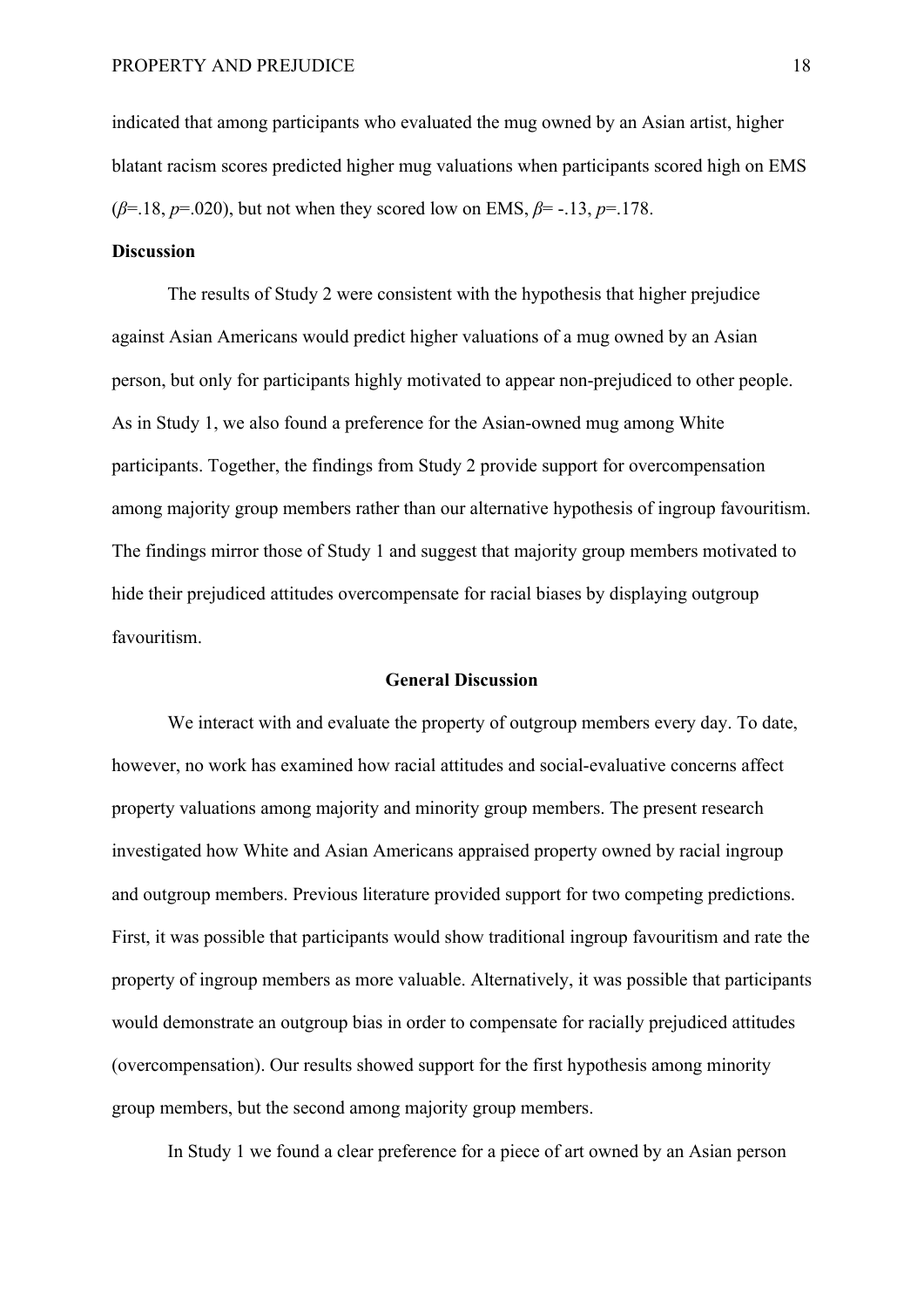among both White and Asian participants. Thus, Asian participants showed a classic pattern of ingroup preference. White participants, conversely, showed a pattern of valuing minority group-owned property more highly as their level of prejudice against Asian Americans increased. The ingroup favouritism displayed by Asian Americans is consistent with theorising that differential social pressures exist to appear racially tolerant between majority and minority group members (Plant & Devine, 2003; Plant, 2004). Asian Americans, like many other minority groups, are typically the target of prejudice. As such, they do not have to be concerned about appearing prejudiced, and are therefore under no political pressure to display preferences for outgroups or outgroup objects. On the other hand, our finding that higher levels of prejudice among White participants predicted higher valuations of the Asianowned mug in Study 1 suggested that majority group members may be compensating for racial biases by evaluating the property of people from minority groups more favourably. In short, they appeared to prefer the Asian owned mug when they had high levels of blatant prejudice that might require disguise. This finding is consistent with research suggesting that majority group members feel pressure to act in a socially appropriate manner during interracial interactions and therefore attempt to compensate for racial biases (Carver, Glass, & Katz, 1978).

If overcompensation was occurring among White participants in Study 1, then we would expect that the observed compensatory valuations would be most evident among White participants who are concerned about appearing prejudiced to others. The inclusion of a direct measure of motivation to hide prejudice attitudes in Study 2 revealed that the tendency for higher prejudice to predict higher mug ratings was only evident among White participants who were highly motivated to *not* appear racist to others. Taken together, our results suggest that majority group members concerned about their personal image may overvalue property owned by minority group members to mask prejudiced attitudes.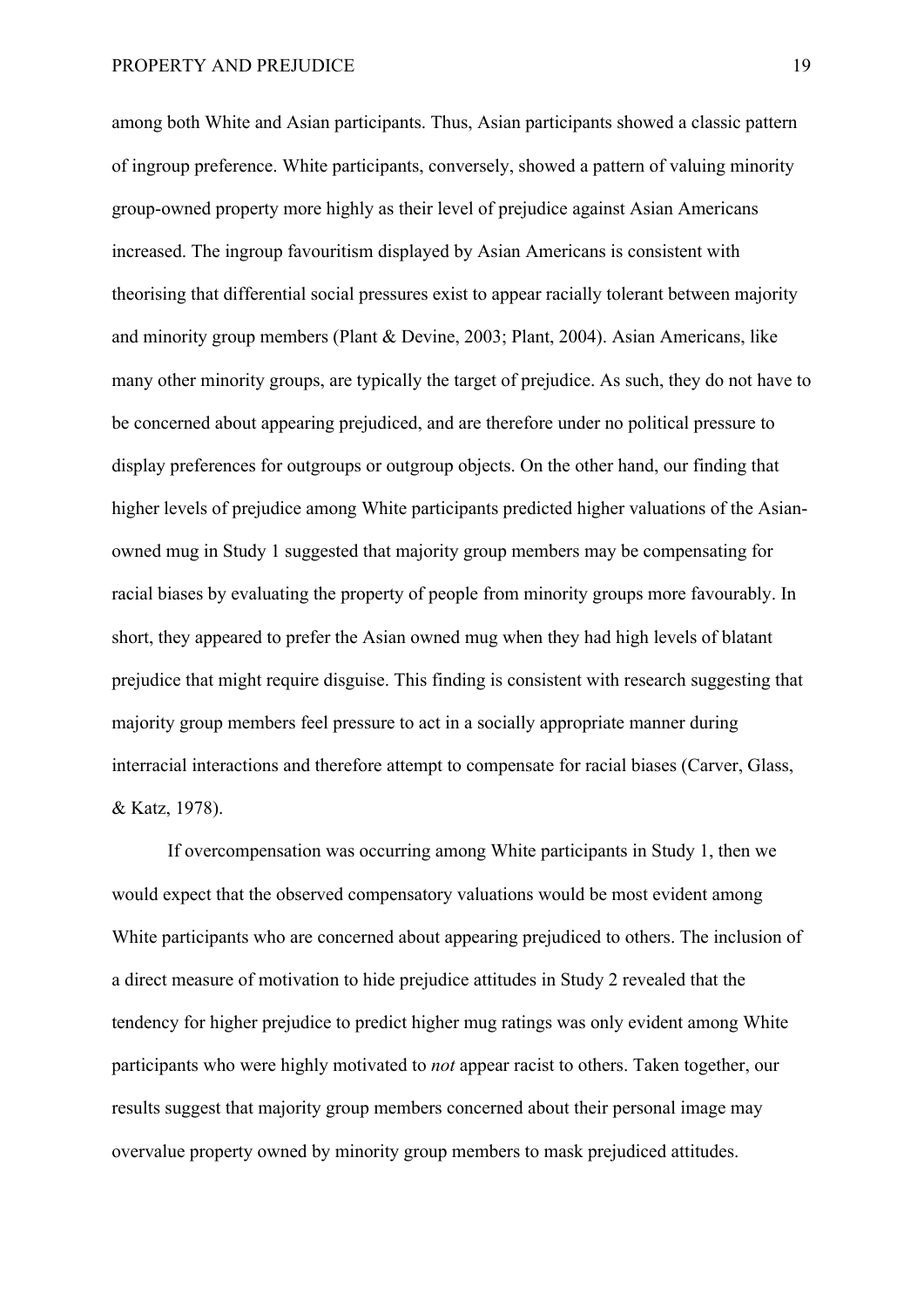# **Implications and future directions**

Overall, our findings suggest that majority, but not minority, group members feel pressure to hide prejudiced attitudes, and that these effects flow through to interactions with personal property. One interesting avenue for future research involves investigating why ingroup biases emerge in some contexts, while overcompensation emerges in other contexts. One possibility is that situations involving snap decisions, such as rulings during sporting matches (Price & Wolfers, 2007), may yield greater ingroup biases among majority group members. Conversely, when people make slower, more deliberative decisions, social pressures may enter decision-making processes and make overcompensation more likely. Studies that ask participants to value property under varying time constraints may assist in explaining these divergent findings.

Our results are consistent with work by Shelton et al. (2005) who observed that among White participants, more prejudiced attitudes predicted better performance in a social interaction with a Black partner. We, however, extend these social lubrication effects to contexts involving property appraisals. Given that our studies were conducted within the context of an art competition where favourable evaluations increased the chances of the fictitious artist winning the contest, our findings fit with past research suggesting that possessing stronger negative racial outgroup biases in some cases results in unexpected positive behaviours towards racial outgroup members (Shelton et al., 2005; Vorauer & Turpie, 2004).

Our research is the first to show that people from majority and minority ethnic groups show contrasting valuation biases when valuing property, which may reflect the different social pressures experienced by majority and minority group members. In addition, we identify two individual difference variables (blatant racism and EMS) that influence valuations of minority group property by majority group members. While our work extends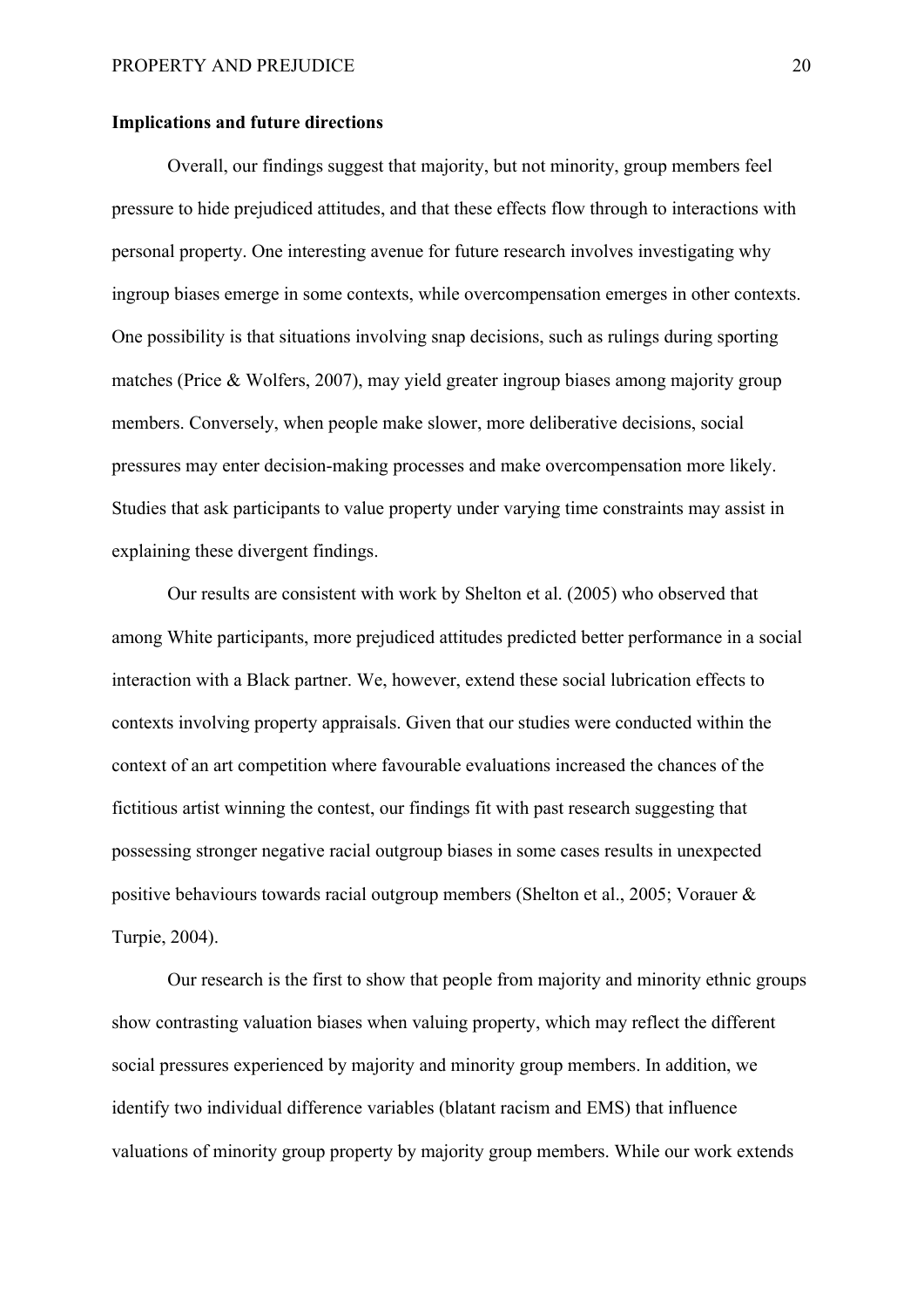on existing ownership literature by investigating the factors that lead to valuation biases in intergroup contexts, our studies did not assess the impact of buying versus selling ingroup and outgroup objects. Indeed, it is possible that valuations may have differed had was asked participants to value the item from a "sellers" rather than a "buyers" perspective. It would be of interest to examine in future studies whether majority group members selling outgroup property show similar overcompensatory biases.

Our results also inform research on endowment by suggesting that economic decisions related to property may be influenced by complex interpersonal and intergroup processes. Indeed, the tendency for people to place higher values on objects once they are given ownership rights may be influenced by social factors such as social evaluative concerns, prejudice, and owner characteristics. Because economic decisions are rarely made in a social vacuum, incorporating social constructs into economic models may assist in explaining and predicting valuation biases in applied settings.

The present studies lay a foundation for melding intergroup relations and ownership research to better understand how intergroup attitudes and social context influence evaluations of property. One avenue for future research involves examining whether the effects identified in our studies extend to other minority and majority groups. Public displays of prejudice towards minority groups is becoming increasingly untolerated, and research examining how people respond to such social pressures is likely to bugeon in the coming years. It will also be critical to examine whether the overcompensatory valuation biases identified here lead to more favourable physical treatment of ingroup or outgroup property. Studies examining ingroup and outgroup property treatment effects using kinematic procedures would be of particular interest.

# **Limitations and alternative explanations**

Of course, our suggestion that higher prejudice leads to outgroup favouritism among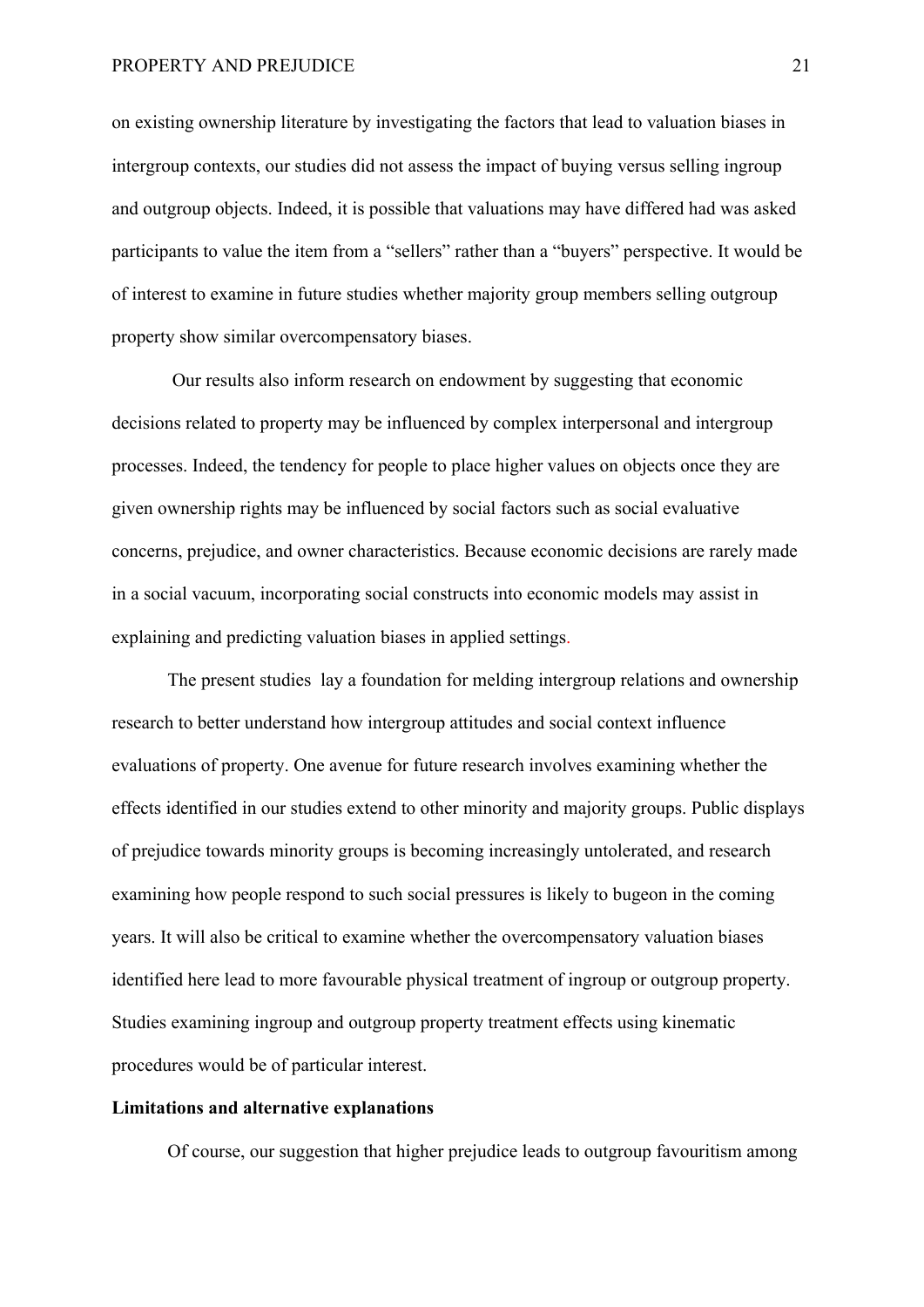majority group members could be causally reversed. Past research has demonstrated that majority group members who express non-prejudiced behavior often feel "morally licenced" to then act in a discriminatory manner (Monin & Miller, 2001). It is therefore possible that White participants who reported high levels of prejudice but displayed pro-Asian favoritism when evaluating the mug owned by an Asian artist felt that subsequent expressions of prejudice were justified in light of their previous non-prejudiced behavior. That our effects were not qualified by survey order in Study 2, however, casts doubt on this alternative explanation.

The extent to which the present findings generalise to other majority and minority groups, and other objects, should also be taken into account when interpreting the current effects. It is possible, for example, that there is a "norm" among White Americans high in racism to favour and overvalue exotic Asian artwork. However, given that our stimulus was a household mug chosen for its average quality and ostensibly painted by a university student, this explanation seems unlikely. Studies that include both hand-crafted and designer objects may help to identify whether norms related to exotic art objects influence property valuations.

Caution should also be taken when interpreting the role of social pressure to appear non-prejudiced in the context of anonymous online studies. While previous research suggests that online data is comparable to other data collection methods (Richman et al., 1999; Buhrmester et al., 2011), it is possible that different effects may be found if valuations were made in the presence of the artist, ingroup members, or outgroup members. Examining the influence of the presence of other people in a laboratory setting may assist in coroborating the effects identified in our studies.

Finally, it should be noted that the White and Asian samples recruited in Study 1 were drawn from different websites. This variation in sampling technique represents a potential confound of our observed differences between White and Asian participants. However, our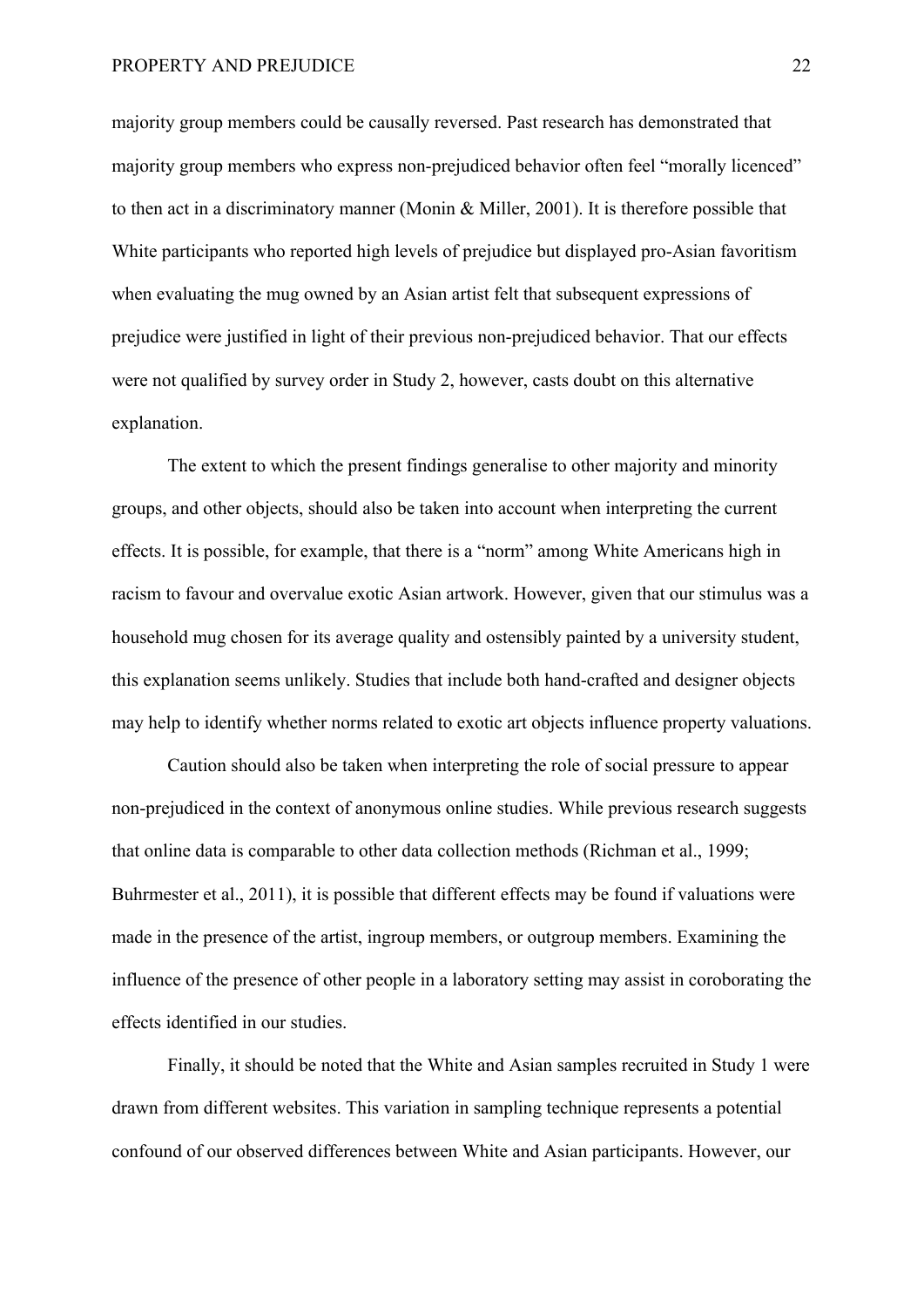data and data provided by the respective websites suggest that both samples represent similar cross-sections of the population in terms of age, socioeconomic status, and education. As such, we believe it is unlikely that our observed main effect of ethnicty in Study 1 can be attriubuted to systematic differences between participants who custom the two websites. Nonetheless, future research should aim to replicate and extend our core findings drawing samples of White and Asian participants from the same pool of people.

### **Conclusions**

The current findings provide evidence that intergroup and interpersonal processes interact to play a central role in how property is valued. Counter-intuitively, it appears that more prejudiced attitudes among majority group members are associated with more favourable evaluations of minority group property. Thus, our research suggests that the overcompensatory biases identified among majority group members in previous intergroup relations research may extend to perceptions and valuations of objects owned by racial outgroup members. Minority group members, on the other hand, may be more likely to value ingroup property more favourably because they do not feel pressure to hide their personal preferences. The present findings have implications for global economics markets where property and companies undergo frequent ownership changes, for political negotiations involving disputed territory, and for theoretical models examining the behavioural scope of intergroup processes.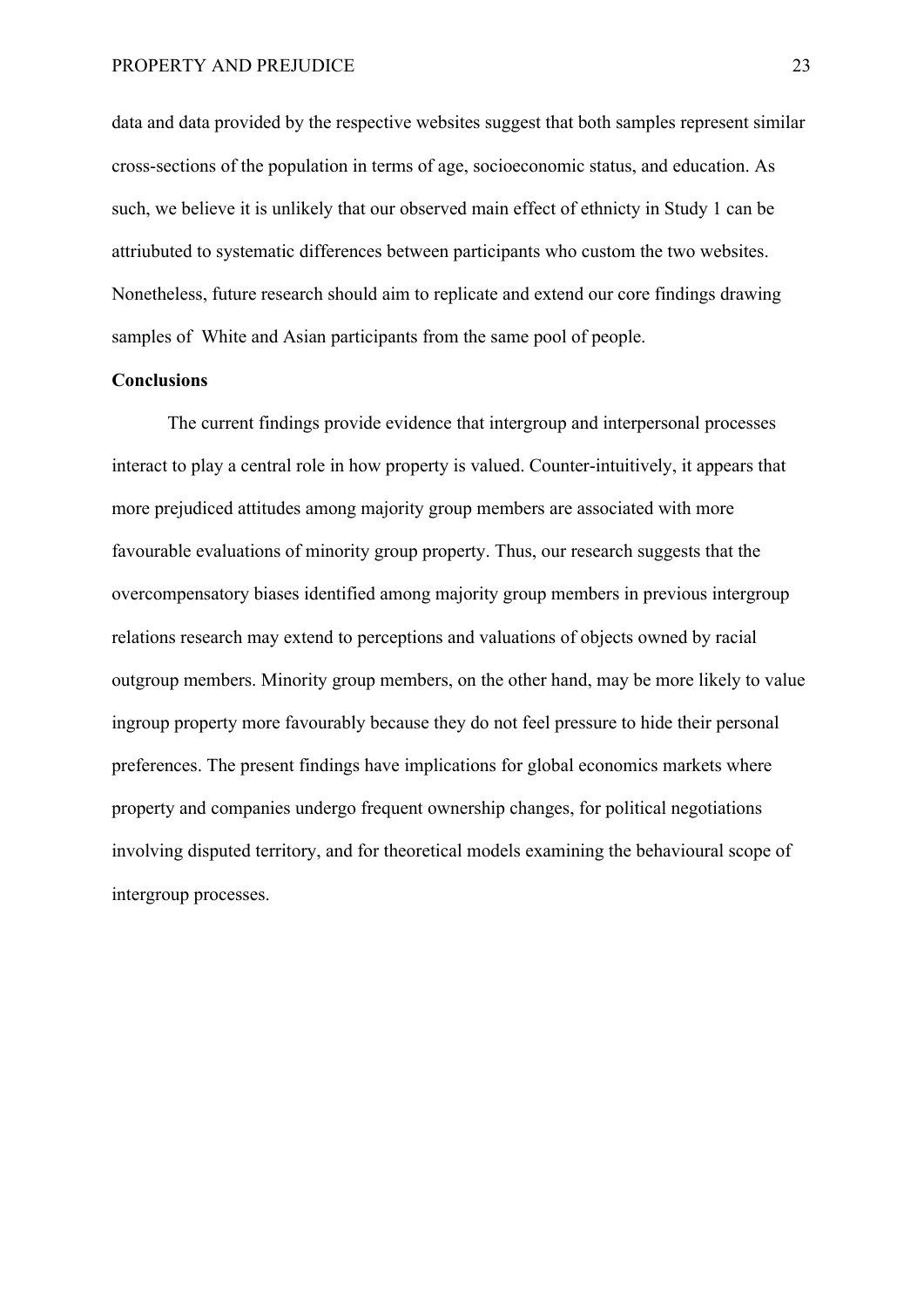#### **Notes**

 $1$  In addition to the reported analyses that controlled for artist gender and participant gender, we conducted a hierarchical regression that included artist gender and participant gender as factors. It should be noted that the data were underpowered to robustly test the interactive effects of gender. Nevertheless, results of the analysis revealed that all effects relevant to our hypotheses remained significant in the reported directions, and that none of the effects relevant to our hypotheses were moderated by gender.

<sup>2</sup> We also ran the regression model re-coding artist ethnicity as in-group artist  $(-1)$  vs. outgroup artist  $(+1)$ . Coding in this manner resulted in the three-way interaction becoming marginally significant,  $R^2_{\text{adj}} = .09$ ,  $R^2_{\text{ch}} = .01$ ,  $F_{\text{change}}(1,553) = 3.00$ ,  $p = .084$ . All follow-up tests remained significant in the reported directions.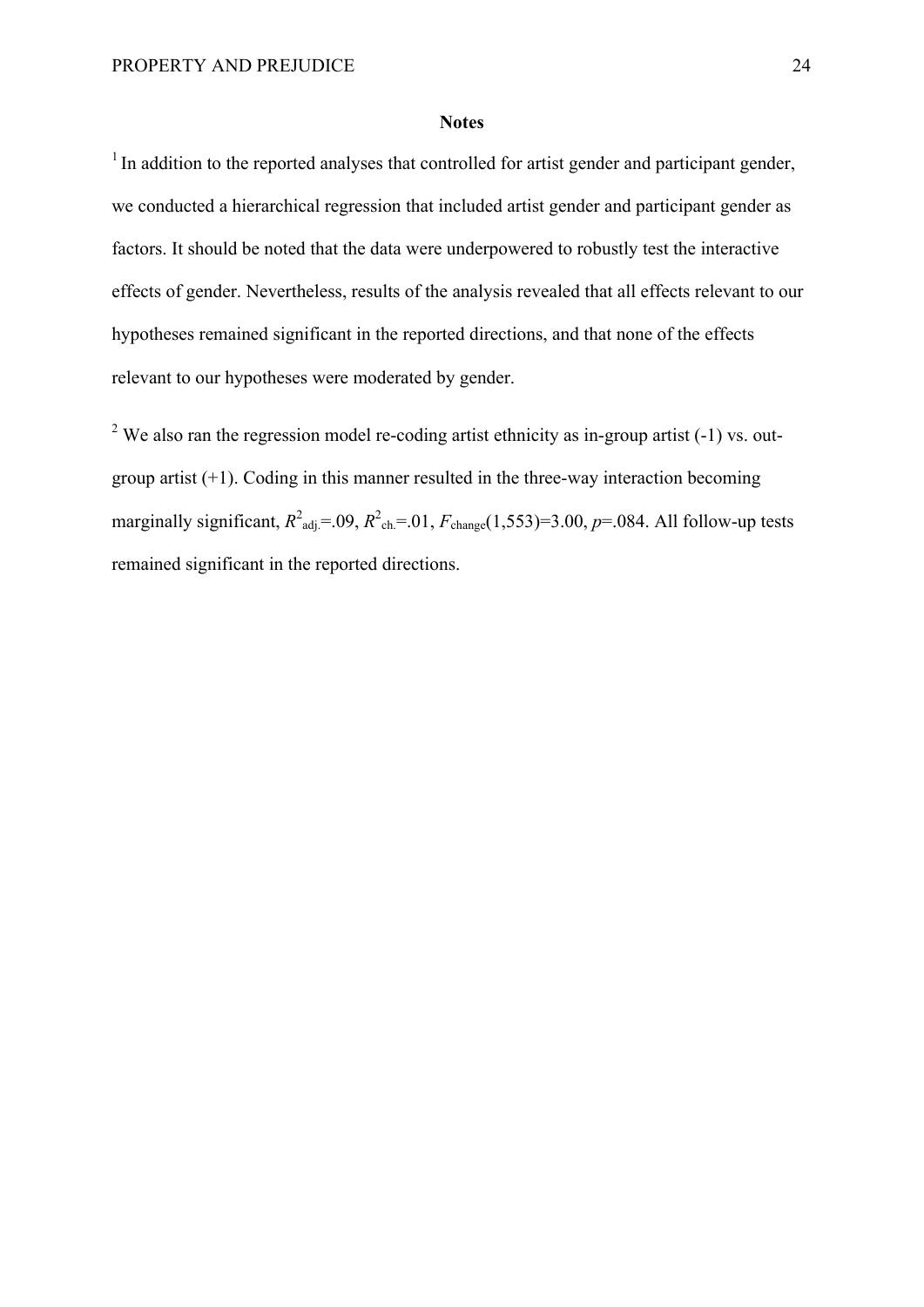### **References**

Barlow, F. K., Louis, W. R., & Hewstone, M. (2009). Rejected! Cognitions of rejection and intergroup anxiety as mediators of the impact of cross-group friendships on prejudice. *British journal of social psychology*, *48*(3), 389-405. doi: 10.1348/014466608X387089

Brown, D.E. (1991). *Human Universals*. New York, N.Y. McGraw-Hill.

- Buhrmester, M., Kwang, T., & Gosling, S. D. (2011). Amazon's Mechanical Turk a new source of inexpensive, yet high-quality, data? *Perspectives on Psychological Science*, *6*(1), 3-5. doi: 10.1177/1745691610393980
- Carver, C. S., Glass, D. C., & Katz, I. (1978). Favorable Evaluations of Blacks and the Handicapped: Positive Prejudice, Unconscious Denial, or Social Desirability?'. *Journal of Applied Social Psychology, 8*(2), 97-106.
- Constable, M. D., Kritikos, A., & Bayliss, A. P. (2011). Grasping the concept of personal property. *Cognition, 119*(3), 430-437. doi: 10.1016/j.cognition.2011.02.007
- Constable, M.D., Kritikos, A., Lipp, O.V., & Bayliss, A.P. (2014). Object ownership and action: The influence of social context and choice on the physical manipulation of personal property. *Manuscript Under Review.*
- Fiscal PolicyInstitute. (2012). *Immigrant Small Business Owners. A Significant and Growing Part of the Economy.* Retrieved from

http://citesource.trincoll.edu/apa/apagovreportweb.pdf

- Hohfeld, W. N. (1913). Some fundamental legal conceptions as applied in judicial reasoning. *The Yale Law Journal, 23*(1), 16-59.
- James, W. (1890). *The principles of psychology.* Cambridge, MA: Harvard UP.
- Kahneman, D., Knetsch, J. L., & Thaler, R. H. (1990). Experimental Tests of the Endowment Effect and the Coase Theorem. *Journal of Political Economy, 98*(6), 1325-1348.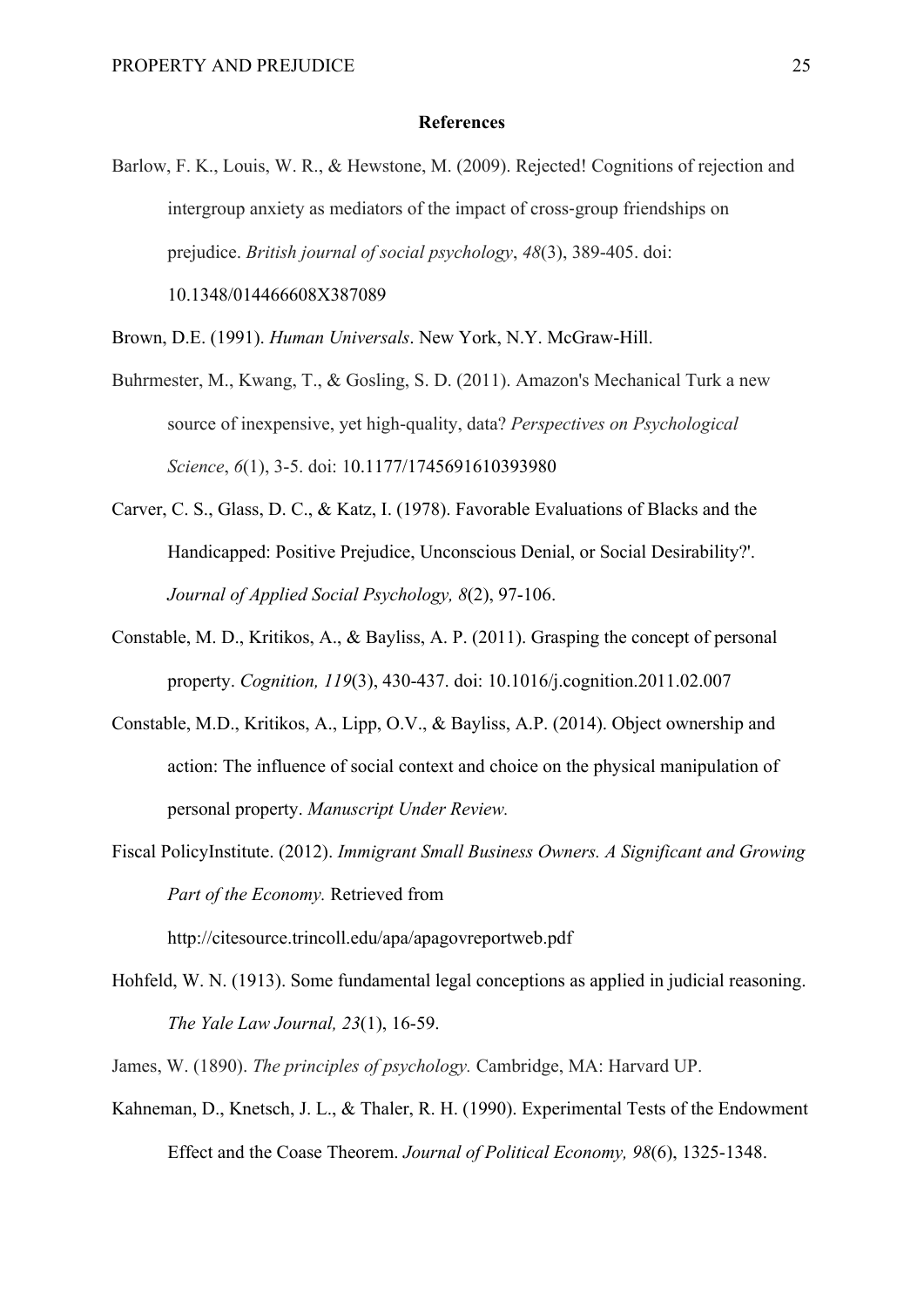- Kanngiesser, P., Gjersoe, N., & Hood, B. M. (2010). The effect of creative labor on propertyownership transfer by preschool children and adults. *Psychological Science, 21*(9), 1236–1241.
- Kanngiesser, P., & Hood, B. M. (2014). Young children's understanding of ownership rights for newly made objects. *Cognitive Development, 29*(1), 30-40.
- Ledgerwood, A., Liviatan, I., & Carnevale, P. J. (2007). Group-identity completion and the symbolic value of property. *Psychological Science*, *18*(10), 873-878.
- Locke, J. (1690). *Two Treatises of Government.* New York: Hafner.
- Maddux, W. W., Yang, H., Falk, C., Adam, H., Adair, W., Endo, Y., Falk, C., & Heine, S. J. (2010). For Whom Is Parting With Possessions More Painful? Cultural Differences in the Endowment Effect. *Psychological Science, 21*(12), 1910-1917.
- Monin, B., & Miller, D. T. (2001). Moral credentials and the expression of prejudice. *Journal of Personality and Social Psychology*, *81*, 33-43. doi: 10.1037//0022-3514.81.1.33
- Muraven, M. (2008). Prejudice as Self-Control Failure. *Journal of Applied Social Psychology, 38*(2), 314-333.
- Newman, G. E., Bartels, D. M. and Smith, R. K. (2014), Are Artworks More Like People Than Artifacts? Individual Concepts and Their Extensions*. Topics in Cognitive Science*. doi: 10.1111/tops.12111
- Pettigrew, T. F., & Meertens, R. W. (1995). Subtle and blatant prejudice in western Europe. *European Journal of Social Psychology, 25*, 57-75.
- Plant, E. A., & Devine, P. G. (1998). Internal and External Motivation to Respond Without Prejudice. *Journal of Personality and Social Psychology, 75*(3), 811-832.
- Plant, E. A., & Devine, P. G. (2003). The Antecedents and Implications of Interracial Anxiety. *Personality and Social Psychology Bulletin, 29*, 790-801. doi: 10.1177/0146167203252880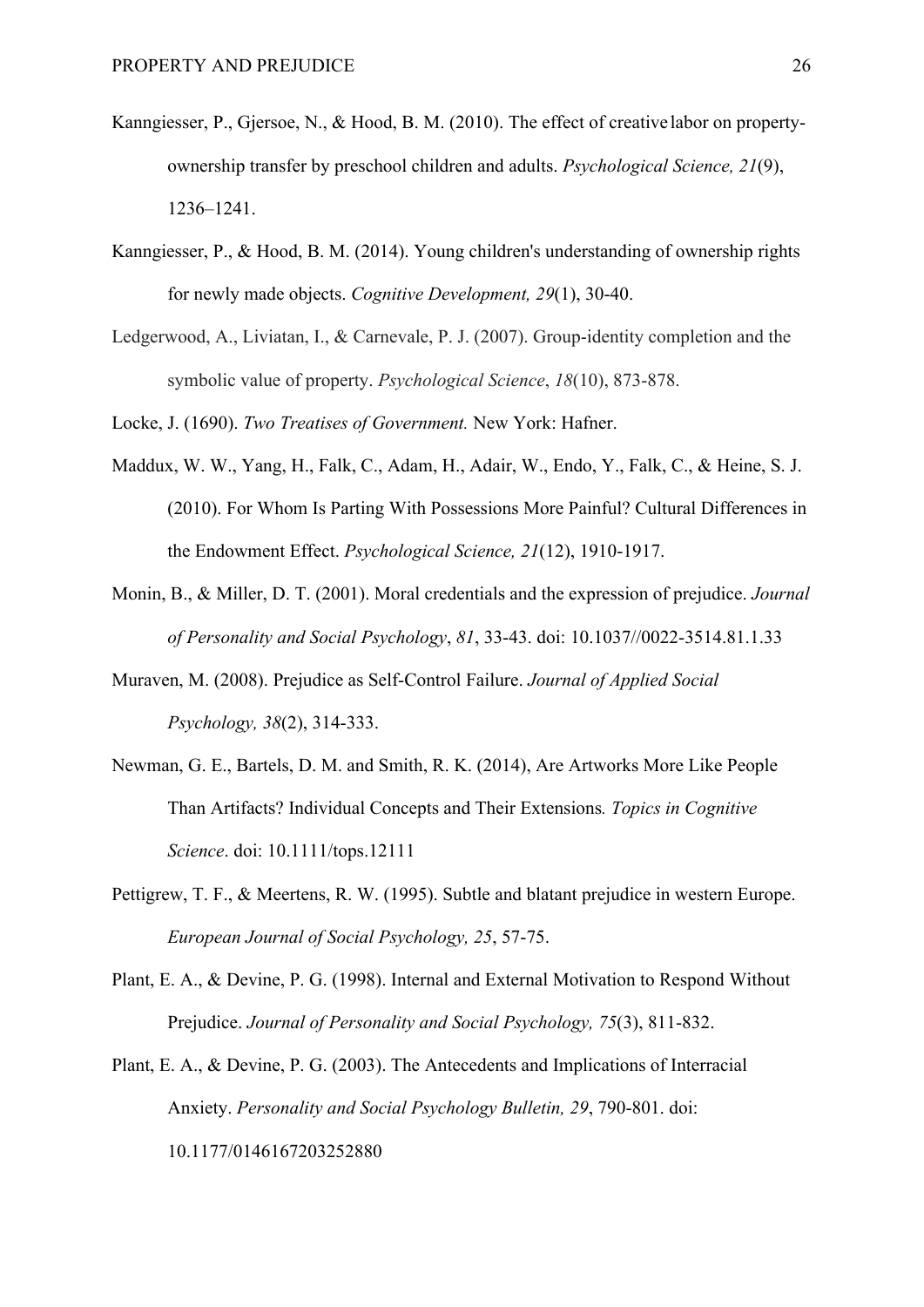- Plant, E. A. (2004). Responses to Interracial Interactions Over Time. *Personality and Social Psychology Bulletin, 30*(11), 1458-1471. doi: 10.1177/0146167204264244
- Price, J., & Wolfers, J. (2007). *Racial discrimination among NBA referees*. Centre for Economic Policy Research.
- Rachlinski, J. J., Johnson, S. L., Wistrich, A. J., & Guthrie, C. (2008). Does unconscious racial bias affect trial judges. *Notre Dame Law Revie*w, *84(3)*, 1195-1246.
- Richeson, J. A., & Shelton, J. N. (2003). When Prejudice Does Not Pay: Effects of Interracial Contact on Executive Function. *Psychological Science, 14*(3), 287-290.
- Richman, W. L., Kiesler, S., Weisband, S., & Drasgow, F. (1999). A meta-analytic study of social desirability distortion in computer-administered questionnaires, traditional questionnaires, and interviews. *Journal of Applied Psychology*, *84*(5), 754.
- Ross, J., Zaldivar, A., Irani, L., & Tomlinson, B. (2009). Who are the turkers? worker demographics in amazon mechanical turk. *Department of Informatics, University of California, Irvine, USA, Tech. Rep*.
- Sartre, J. P. (1943). *Being and nothingness*. London: Routledge.
- Shelton, J. N., Richeson, J. A., Salvatore, J., & Trawalter, S. (2005). Ironic Effects of Racial Bias during Interracial Interactions. *Psychological Science, 16*(5), 397-402.
- SocialSci. (2015). Retreived February 16, 2015, from https://www.socialsci.com/participantpool
- Tajfel, H., & Turner, J. C. (1979). An integrative theory of intergroup conflict. In W.G. Austin & S. Worchel (Eds.), *The social psycohology of intergroup relations* (pp. 33- 47). Monterey, CA: Brooks/Cole.
- Thaler, R. (1980). Toward a positive theory of consumer choice. *Journal of Economic Behavior and Organisation, 1*(1), 39-60.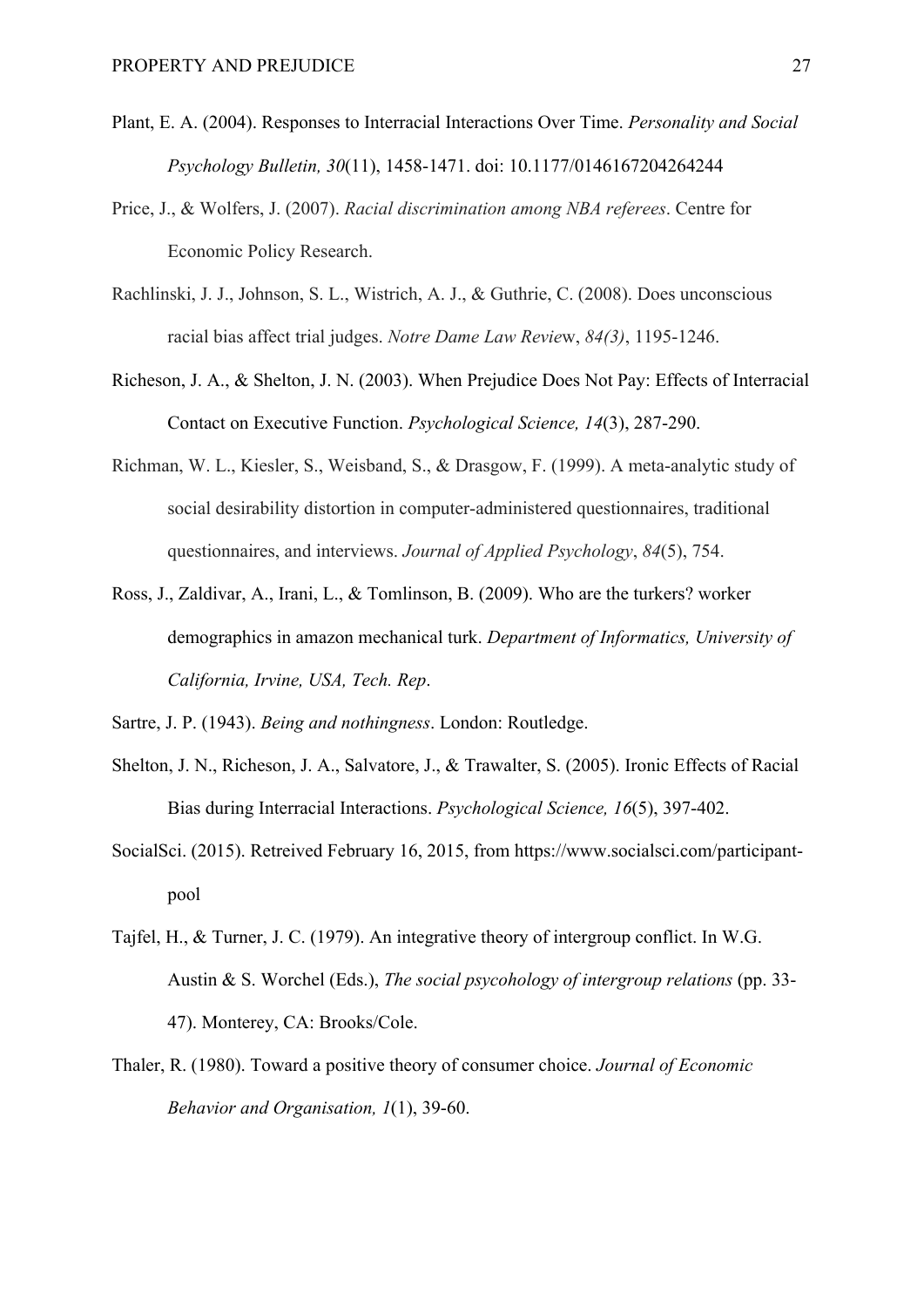Vorauer, J. D., & Turpie, C. A. (2004). Disruptive Effects of Vigilance on Dominant Group Members' Treatment of Outgroup Members: Choking Versus Shining Under Pressure. *Journal of Personality and Social Psychology, 87*(3), 384-399. doi: 10.1037/0022-3514.87.3.384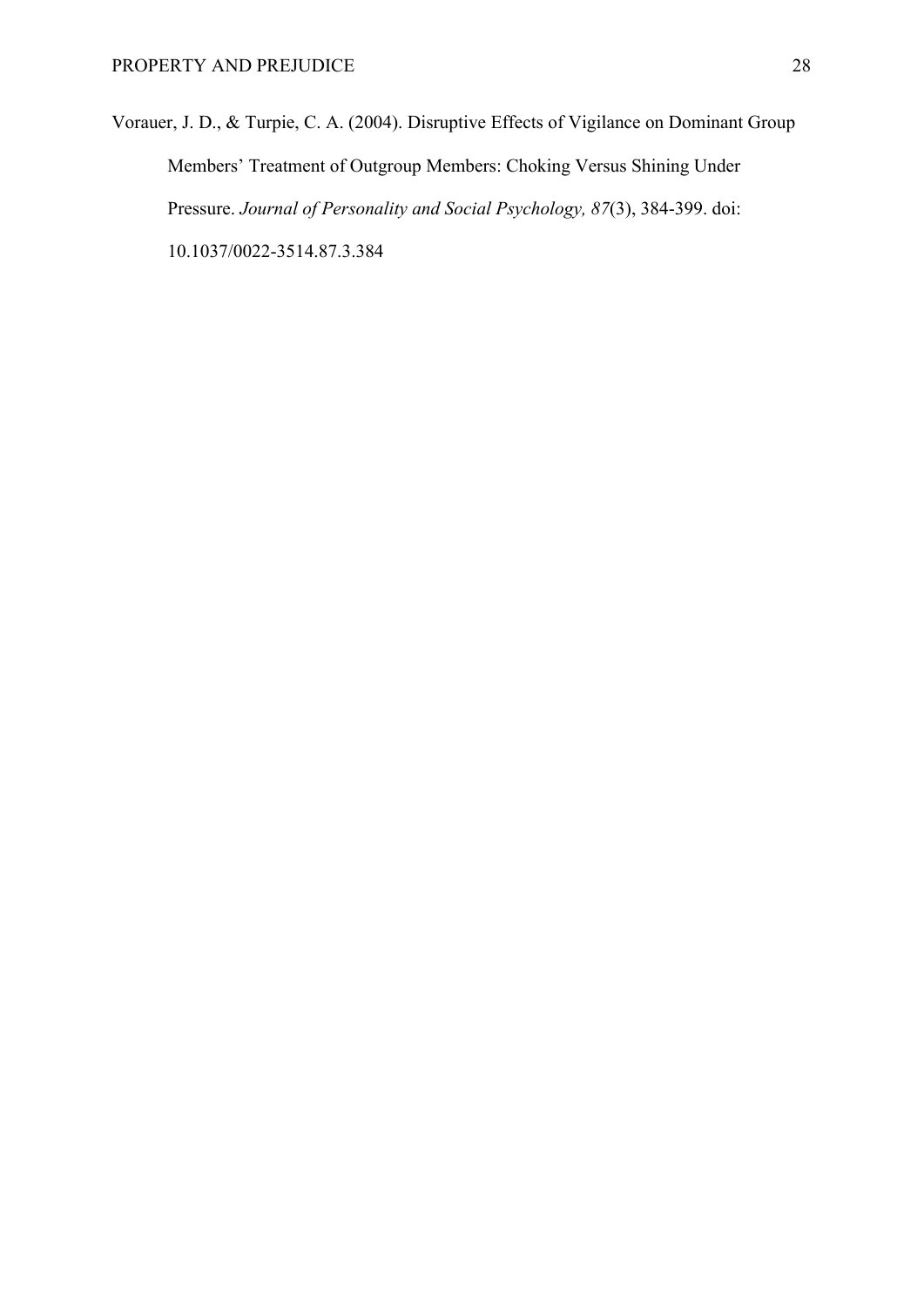

Item: Mug Entrant ID: 1461

My name is Huifang Chan and I am a second year arts student. I have chosen to design a mug because my family and I often enjoy hot chocolate together and this mug reminds me of my family and the time we share.

*Figure 1.* Example of stimulus presented to participants in both studies.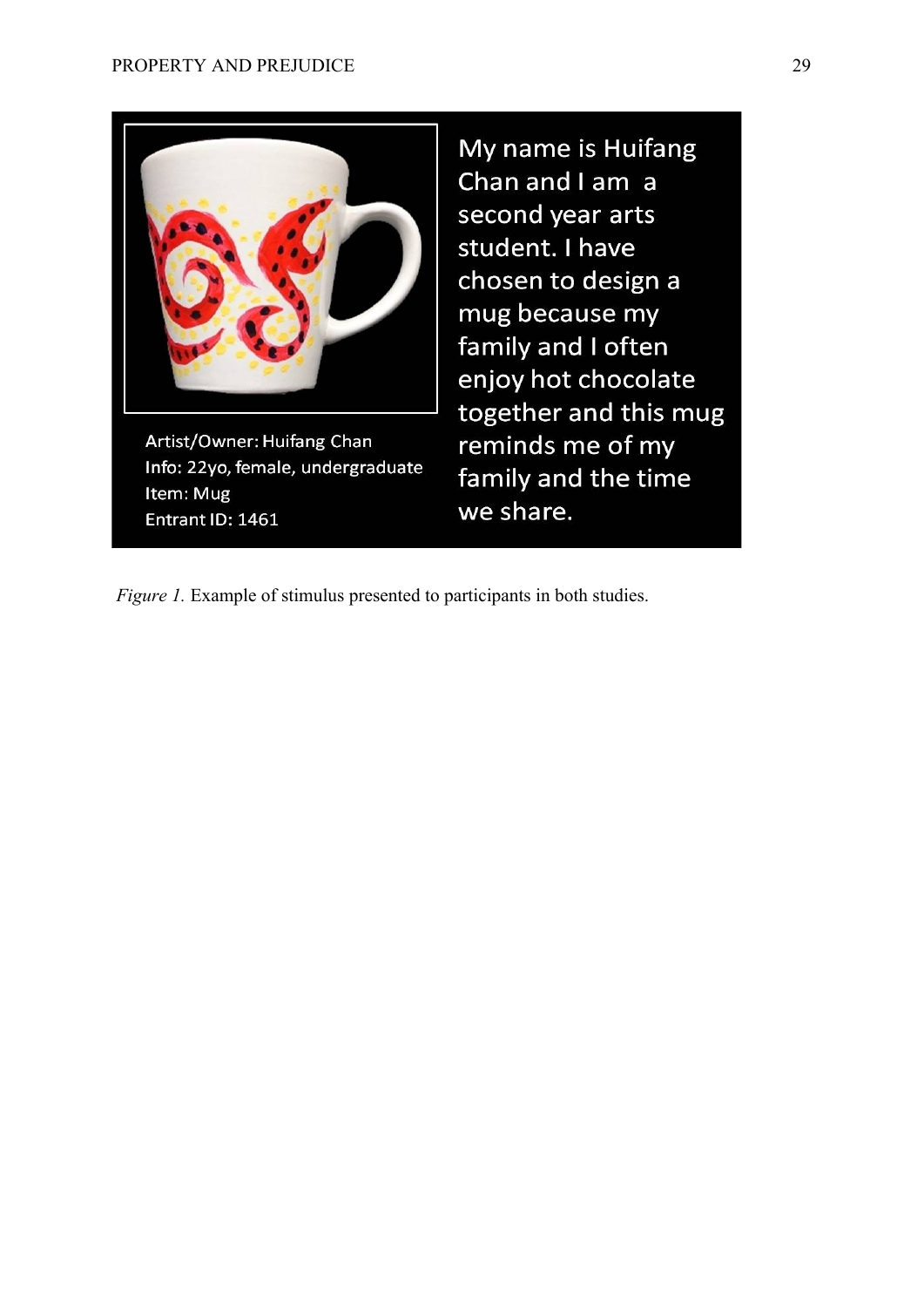# Table 1.

*Regression analyses predicting mug valuations in Study 1.* 

|                            | Block 1 | Block 2  | Block 3  | Block 4  |
|----------------------------|---------|----------|----------|----------|
| Participant gender         | .00     | $-.03$   | $-.03$   | $-.04$   |
| Artist gender              | $-.01$  | $-.00$   | .00      | $-0.00$  |
| Participant ethnicity (PE) |         | $-.05$   | $-.05$   | $-.05$   |
| Artist ethnicity (AE)      |         | $.14***$ | $.14***$ | $.18***$ |
| Blatant racism (BRS)       |         | $.23***$ | $.24***$ | $.24***$ |
| PA x AE                    |         |          | .07      | .07      |
| PE x BRS                   |         |          | $-.07$   | $-.08$   |
| AE x BRS                   |         |          | .08      | .08      |
| PE x AE x BRS              |         |          |          | $.10*$   |
| $F_{\text{change}}$        | .04     | 16.86*** | 2.56     | 5.37*    |
| $R^2$ change               | .00     | .08      | .01      | .01      |
| $R^2$ adjusted             | $-0.00$ | .08      | .08      | .09      |

*\* p* < .05; \*\* *p* < .01; \*\*\* *p* < .001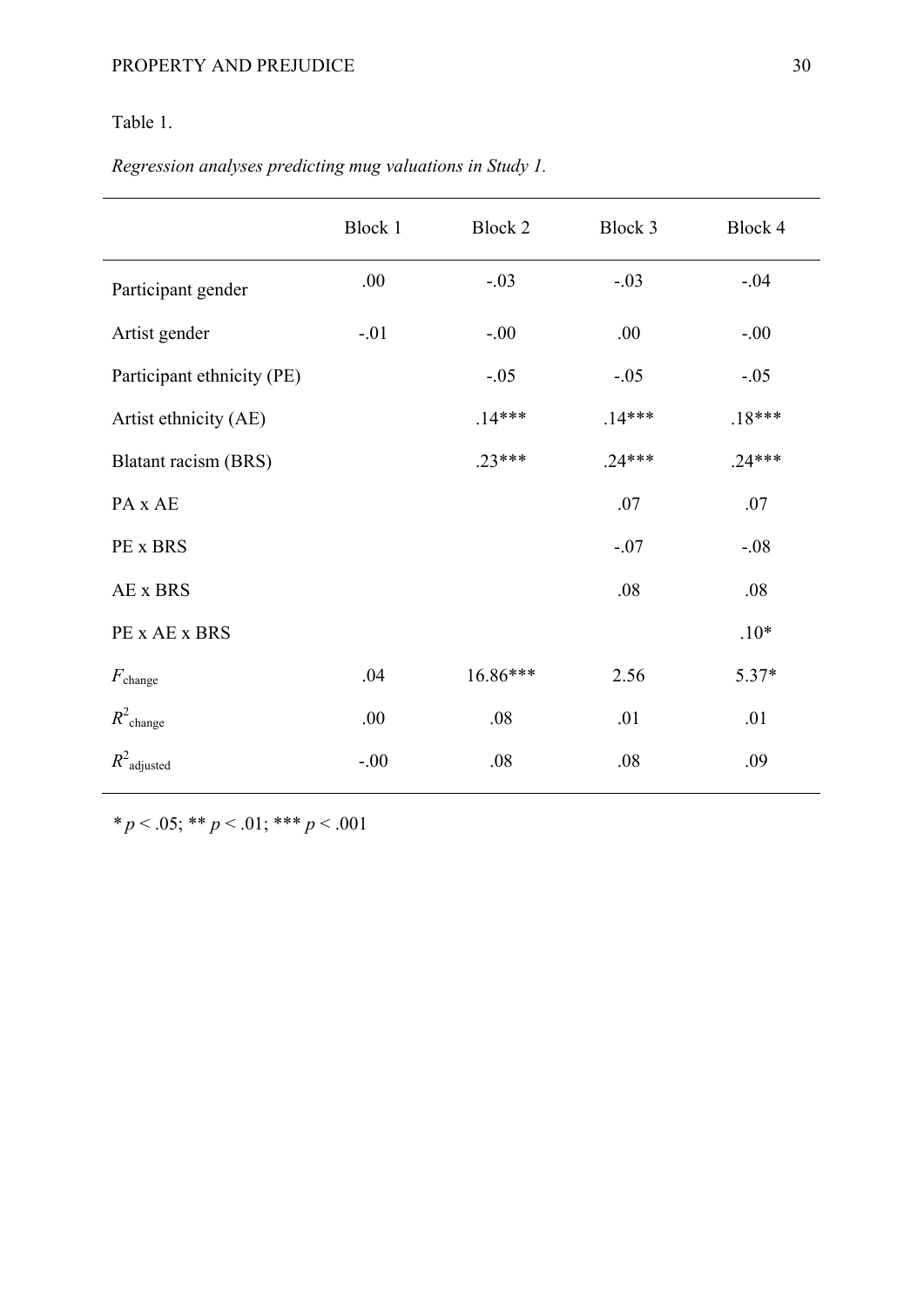# Table 2.

*Regression analyses predicting mug valuations in Study 2.* 

|                           | Block 1  | Block 2 | Block 3 | Block 4 |
|---------------------------|----------|---------|---------|---------|
| Artist ethnicity (AE)     | $.11*$   | .10     | .08     | .08     |
| Blatant racism (BRS)      | .08      | $-.11*$ | .07     | .05     |
| External motivation (EMS) | $-.01$   | .01     | $-.001$ | .01     |
| Survey order (SO)         | $-.11**$ | $-.11*$ | $-.11*$ | $-.11*$ |
| AE x BR                   |          | $-.03$  | $-.05$  | $-.07$  |
| AE x EMS                  |          | .04     | .06     | .05     |
| AE x SO                   |          | $-.05$  | $-.05$  | $-.03$  |
| BR x EMS                  |          | .08     | .08     | $.09*$  |
| BR x SO                   |          | $.09*$  | $.10*$  | $.10*$  |
| EM x SO                   |          | $-.05$  | $-.06$  | $-.05$  |
| AE x BRS x EMS            |          |         | $.10*$  | .09     |
| AE x BRS x SO             |          |         | < 001   | .01     |
| AE x EMS x SO             |          |         | $-.03$  | $-.04$  |
| BRS x EMS x SO            |          |         | .02     | .03     |
| AE x BRS x EMS x SO       |          |         |         | $-.07$  |
| $F_{change}$              | 4.80**   | 1.76    | 1.37    | 2.52    |
| $R^2$ <sub>change</sub>   | .03      | $.02\,$ | .01     | .004    |
| $R^2$ adjusted            | .03      | .04     | .04     | .04     |

*\* p* < .05; \*\* *p* < .01; \*\*\* *p* < .001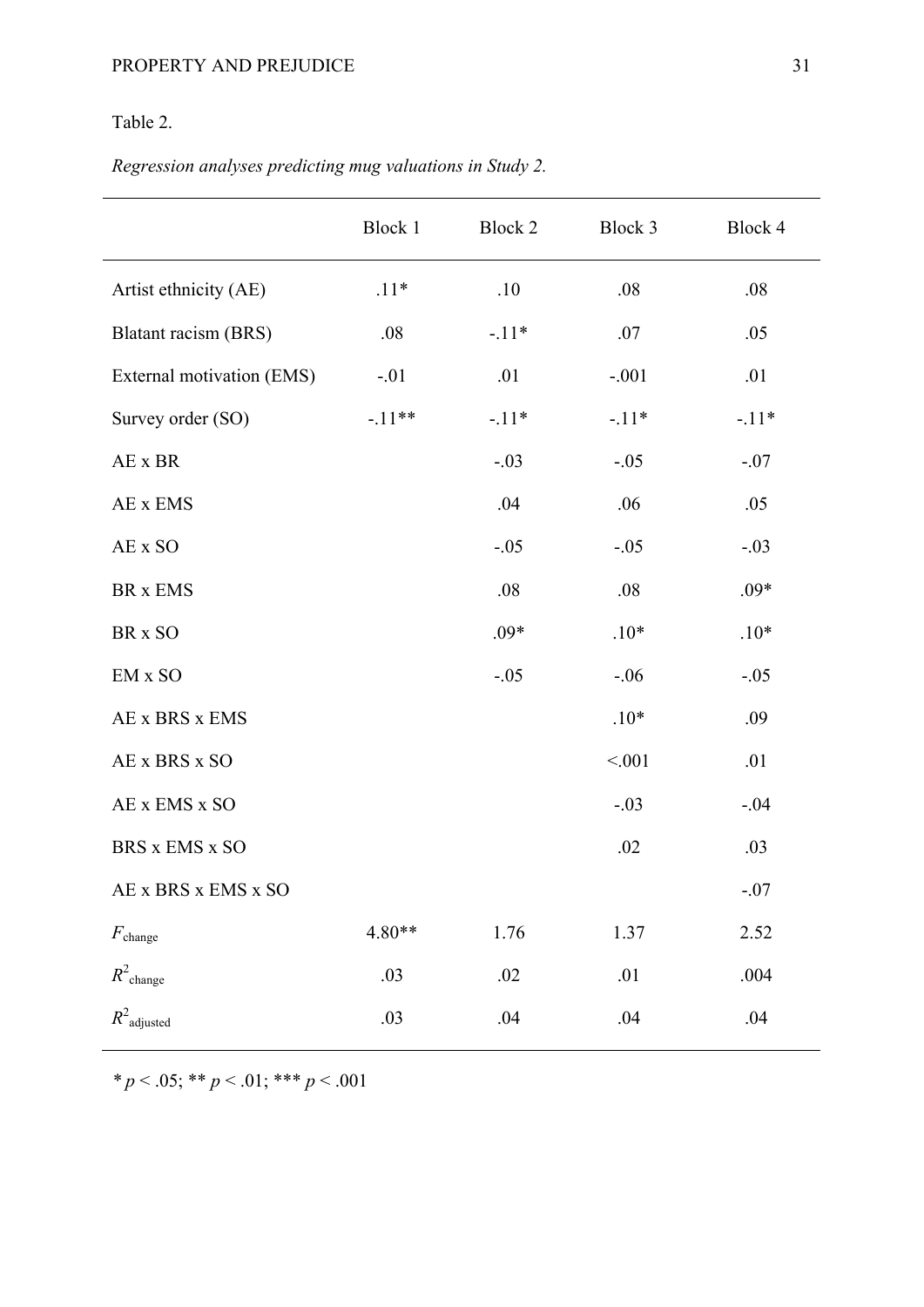

*Figure 2.* Three-way interaction between blatant racism, artist ethnicity, and participant ethnicity predicting mug value in Study 1.